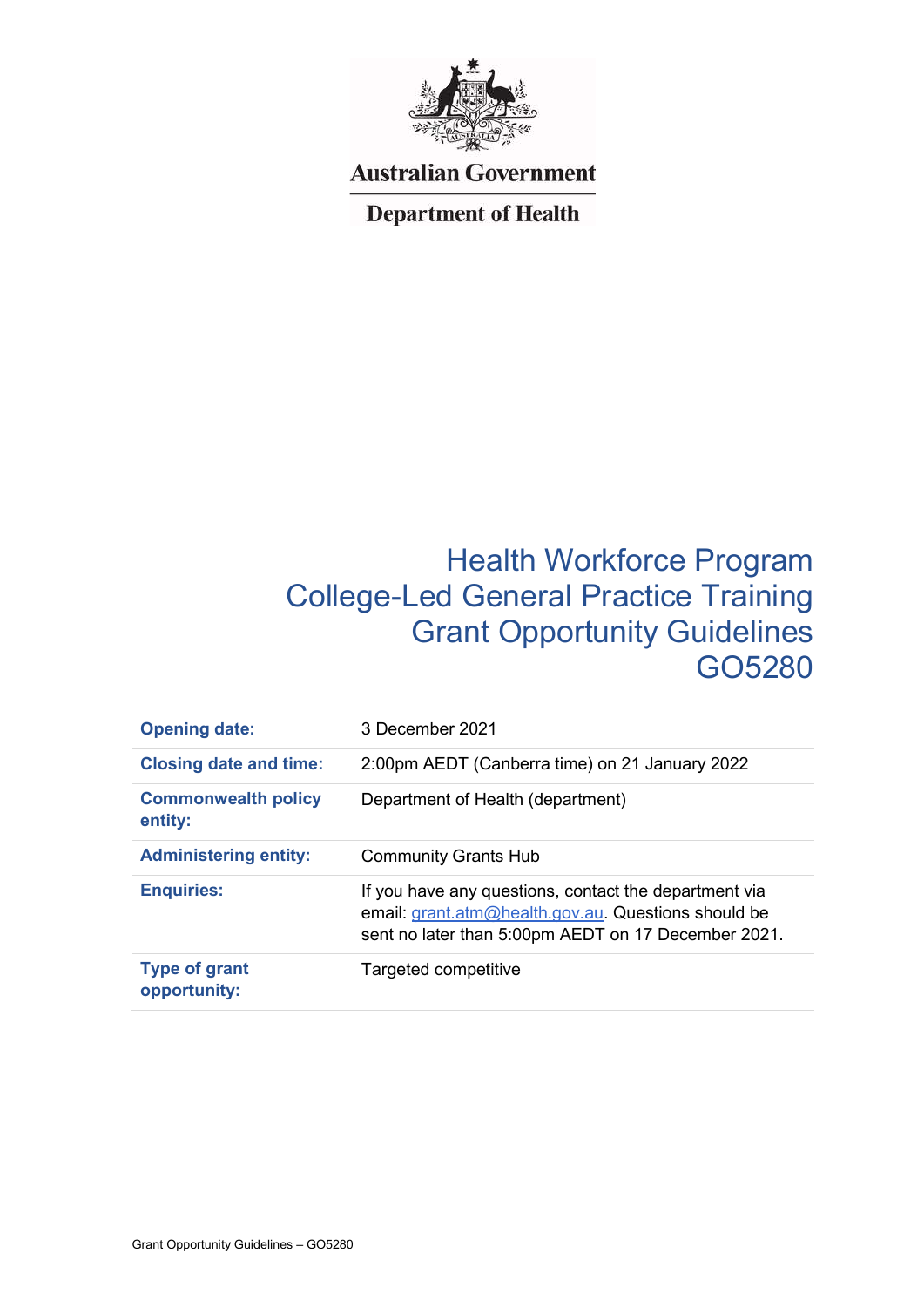# **Contents**

| 1.             | Health Workforce Program: College-Led General Practice Training Grant Opportunity |                                                                                             |  |
|----------------|-----------------------------------------------------------------------------------|---------------------------------------------------------------------------------------------|--|
|                | 1.1                                                                               |                                                                                             |  |
| 2.             |                                                                                   |                                                                                             |  |
|                | 2.1                                                                               |                                                                                             |  |
|                |                                                                                   | Evaluation of performance against these indicators will be considered in the development of |  |
|                | 2.2                                                                               |                                                                                             |  |
| 3.             |                                                                                   |                                                                                             |  |
|                | 3.1                                                                               |                                                                                             |  |
|                | 3.2                                                                               |                                                                                             |  |
| $\mathbf{4}$ . |                                                                                   |                                                                                             |  |
|                | 4.1                                                                               |                                                                                             |  |
|                | 4.2                                                                               |                                                                                             |  |
|                | 4.3                                                                               |                                                                                             |  |
| 5.             |                                                                                   |                                                                                             |  |
|                | 5.1                                                                               |                                                                                             |  |
|                | 5.2                                                                               |                                                                                             |  |
|                | 5.3                                                                               |                                                                                             |  |
|                | 5.4                                                                               |                                                                                             |  |
| 6.             |                                                                                   |                                                                                             |  |
| 7.             |                                                                                   |                                                                                             |  |
|                | 7.1                                                                               |                                                                                             |  |
|                | 7.2                                                                               |                                                                                             |  |
|                | 7.3                                                                               |                                                                                             |  |
| 8.             |                                                                                   |                                                                                             |  |
|                | 8.1                                                                               |                                                                                             |  |
|                | 8.2                                                                               |                                                                                             |  |
|                | 8.3                                                                               |                                                                                             |  |
| 9.             |                                                                                   |                                                                                             |  |
|                |                                                                                   |                                                                                             |  |
|                | 10.1                                                                              |                                                                                             |  |
|                | 10.2                                                                              |                                                                                             |  |
|                | 10.3                                                                              |                                                                                             |  |
|                | 10.4                                                                              |                                                                                             |  |
|                |                                                                                   |                                                                                             |  |
|                |                                                                                   |                                                                                             |  |
|                | 12.1                                                                              |                                                                                             |  |
|                | 12.2                                                                              |                                                                                             |  |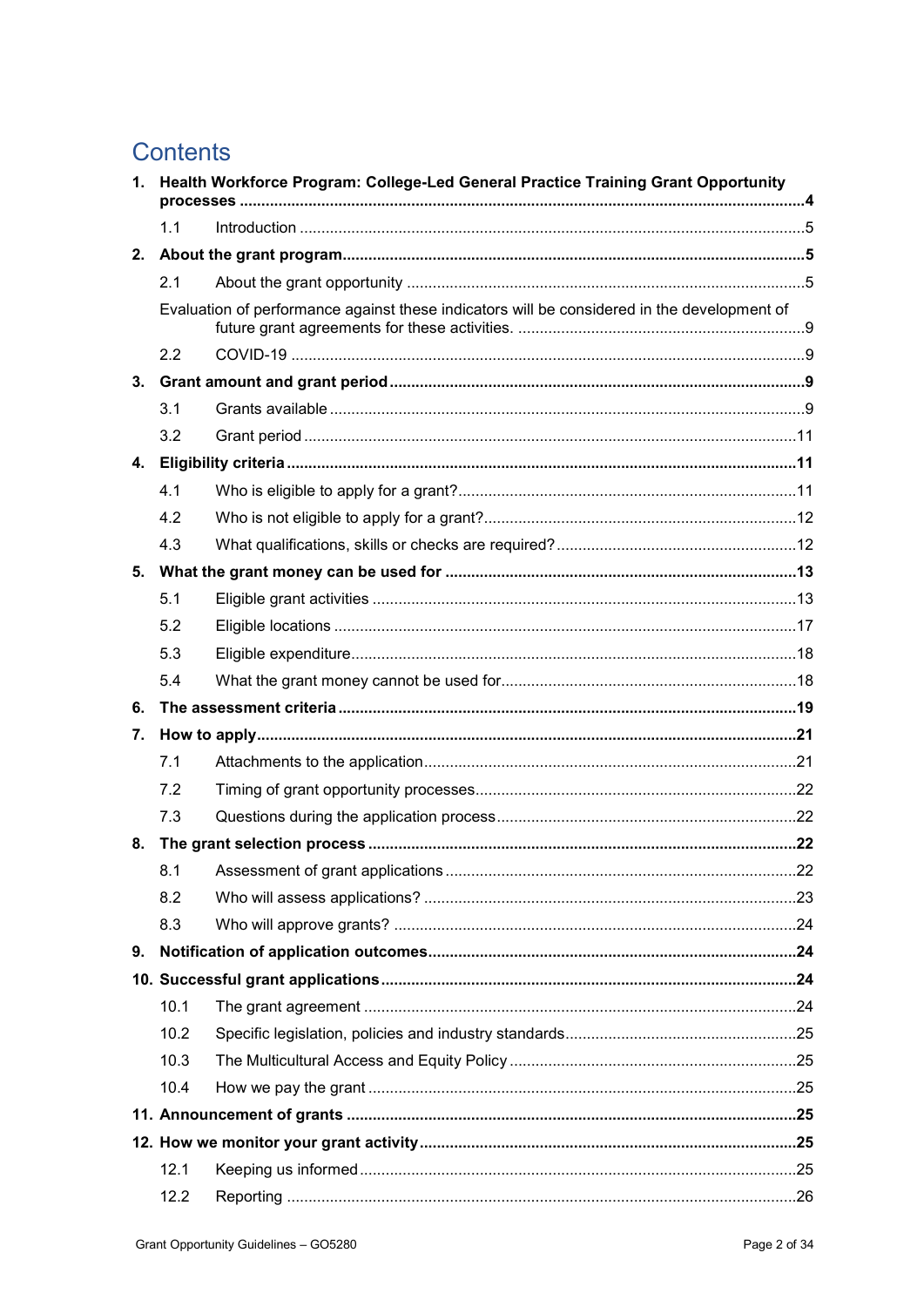| 12.3 |  |
|------|--|
| 12.4 |  |
| 12.5 |  |
| 12.6 |  |
| 12.7 |  |
| 12.8 |  |
|      |  |
| 13.1 |  |
| 13.2 |  |
|      |  |
| 13.3 |  |
| 13.4 |  |
| 13.5 |  |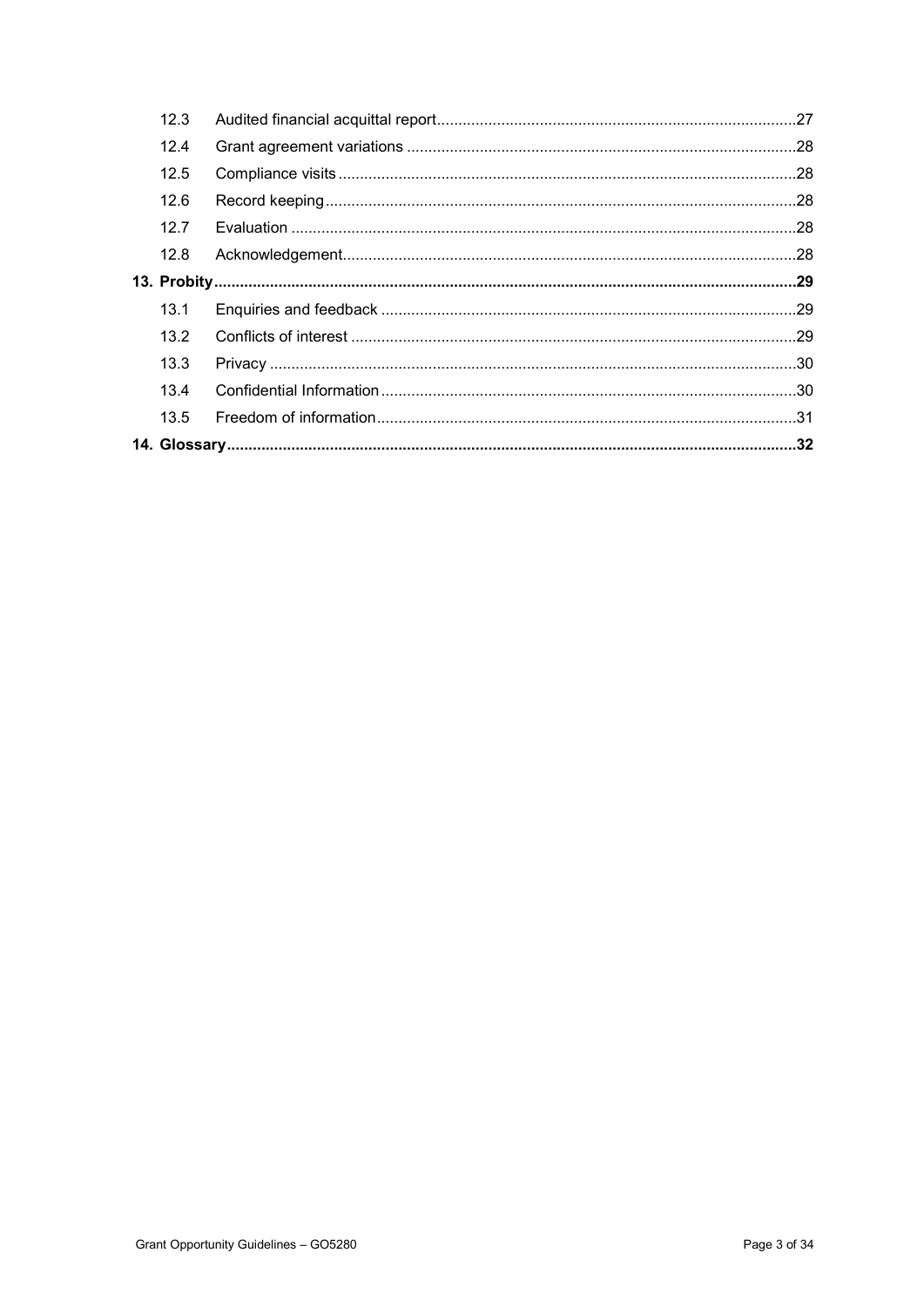## 1. Health Workforce Program: College-Led General Practice Training Grant Opportunity processes

The Program is designed to achieve Australian Government objectives. This grant opportunity is part of the above grant program which contributes to the Department of Health's Outcome 1.4 Health Workforce. The Department of Health works with stakeholders to plan and design the grant program according to the Commonwealth Grants Rules and Guidelines (CGRGs).

### ↓ The grant opportunity opens

We publish the grant opportunity guidelines on GrantConnect. J

### You complete and submit a grant application

You complete the Application Form and address all of the eligibility and assessment criteria to be considered for a grant.

## J We assess all grant applications

We assess the applications against eligibility criteria. We assess your eligible application against the assessment criteria including an overall consideration of value with money.

### ↓ We make grant recommendations

We provide advice to the Decision Maker on the merits of each application.

#### ۰L

### Grant decisions are made

The Decision Maker decides which applications are successful.

### 业 We notify you of the outcome

We advise you of the outcome of your application. We may not notify unsuccessful applicants until grant agreements have been executed with successful applicants.

### We enter into a grant agreement

 $\downarrow$ 

We will enter into a grant agreement with you if successful. The type of grant agreement is based on the nature of the grant and will be proportional to the risks involved.

## 业

### Delivery of grant

You undertake the grant activity as set out in your grant agreement. The Community Grants Hub manage the grant by working with you, monitoring your progress and making payments.

### J

### Evaluation of the grant opportunity

We evaluate your specific grant activity and the grant opportunity as a whole. We base this on information you provide to us and that we collect from various sources.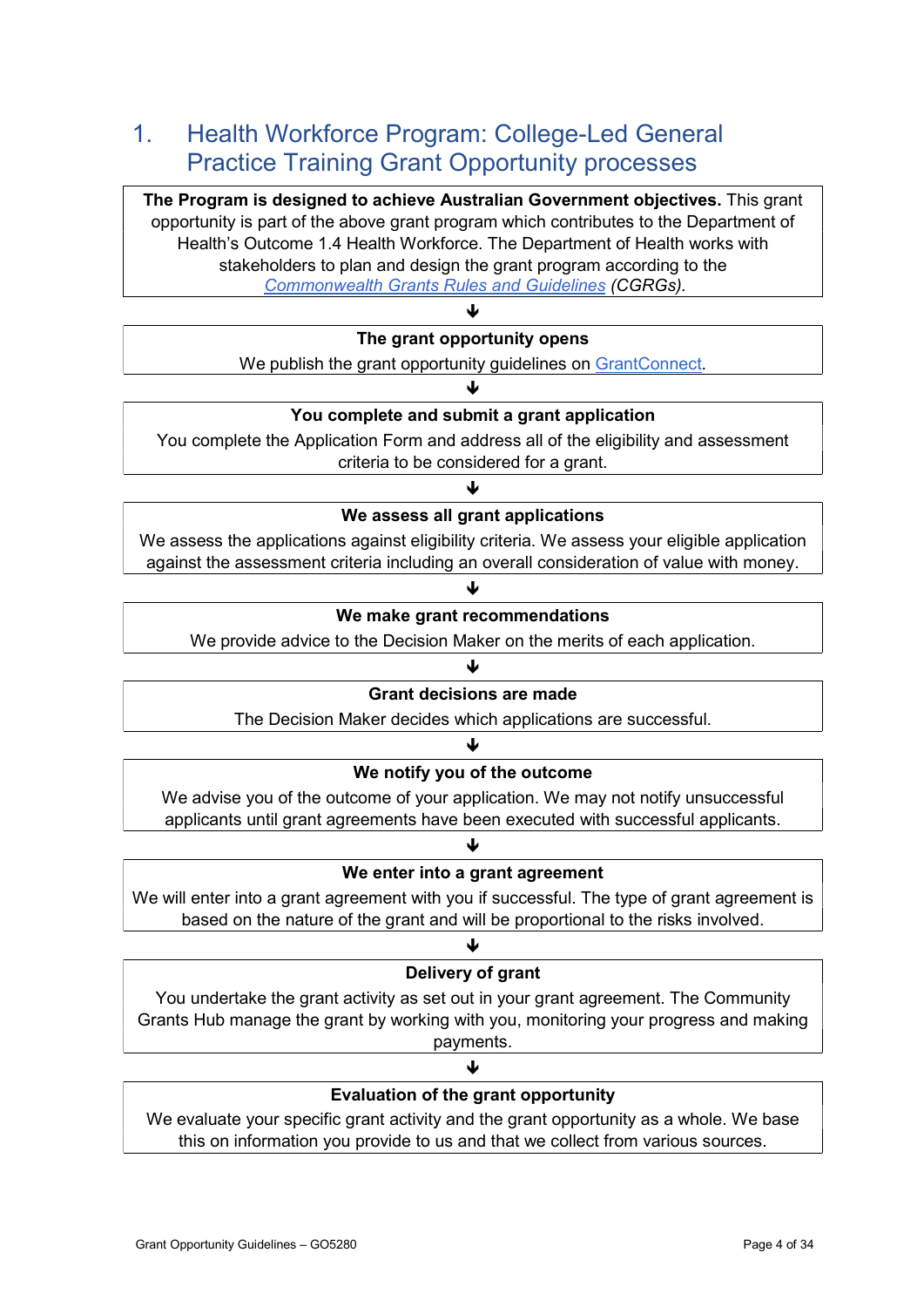### 1.1 Introduction

These guidelines contain information for the College-Led General Practice Training Grant. You must read these guidelines before filling out an application.

This document sets out:

- the purpose of the grant program/grant opportunity
- the eligibility and assessment criteria
- how grant applications are considered and selected
- how grantees are notified and receive grant payments
- how grantees will be monitored and evaluated
- responsibilities and expectations in relation to the opportunity.

## 2. About the grant program

The Health Workforce Program (the program) is an Australian Government initiative administered by the Department of Health (the Department) to deliver heath workforce outcomes and support rural outreach health services.

The objectives of the Health Workforce Program (the Program) are to strengthen the capacity of the health workforce to deliver high quality care by:

- ensuring Australia's health workforce is well distributed through incentives, regulation and targeted training
- filling gaps in the distribution of the workforce, supporting access to health services for rural Australians through outreach services
- improving the quality of the health workforce through training programs, policy settings and support for national regulatory arrangements.

We administer the program according to the *Commonwealth Grants Rules and Guidelines* (CGRGs).

### 2.1 About the grant opportunity

In 2017, the Minister for Health announced responsibility for delivery of the Commonwealth funded Australian General Practice Training (AGPT) program would transfer to the General Practice (GP) colleges (the Australian College of Rural and Remote Medicine (ACRRM) and the Royal Australian College of General Practitioners (RACGP)).

### The AGPT Program

The AGPT Program is a postgraduate vocational training program for medical practitioners wishing to pursue a career in general practice in Australia. The AGPT Program is a three to four-year training program that offers 1,500 commencing training places each year. Selection into the AGPT Program is a competitive merit-based process.

The purpose of the College-led General Practice (GP) Training grant is to provide funding to the ACRRM and the RACGP for the delivery of GP fellowship education and training from the beginning of the 2023 training year through to the end of the 2025 training year and for transition activities in 2022.

Grant funding will allow the two GP Colleges to deliver education to GP registrars within the parameters of the outcomes and required activities listed in Section 5.1 of this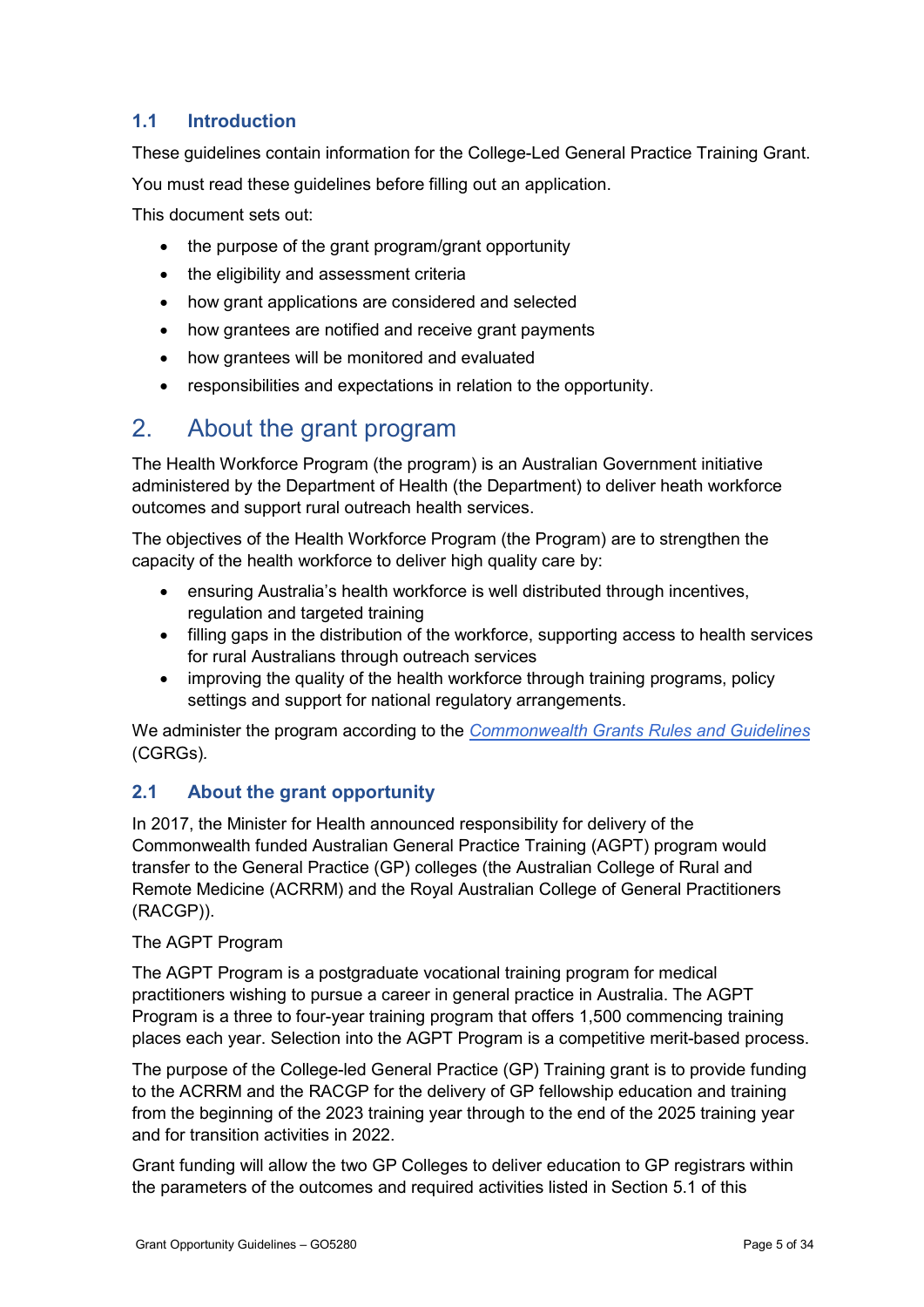document. The transition of the program to the GP colleges brings general practice training into alignment with other medical speciality colleges, which have responsibility for the delivery of their training programs.

There are 2 phases within the grant agreement period:

- 1. Transition phase from 1 April 2022 to 1 February 2023
- 2. GP fellowship education and training from beginning of 2023 training year through to end of 2025.

Additional information is outlined in Section 3 of this document.

The objectives of the grant opportunity are:

- A well planned and executed transition of the AGPT program to the GP colleges by 1 February 2023
- The ongoing delivery of GP College-led GP education and training.

The intended outcomes of the grant opportunity are:

- Delivery of a high-quality GP training program that educates a GP workforce to provide appropriate general practitioner care to address the needs of all population groups across Australian communities
- A well distributed GP workforce that services all Australian communities
- GP education training program that contributes to addressing the Australian Government's Closing the Gap health targets on Aboriginal and Torres Strait Islander life expectancy
- That Commonwealth investment in GP training is effective and efficient
- $\bullet$  High quality rural generalist (RG) training is provided in partnership with jurisdictions.

These outcomes were developed through stakeholder consultation and can be found at Appendix A.

The Activity will be measured against the below Performance Indicator/s (PIs).

### Table 1: Performance Indicator/s (PIs)

| Action                                                                                         | PI & Measure                                                                                                                                      |
|------------------------------------------------------------------------------------------------|---------------------------------------------------------------------------------------------------------------------------------------------------|
| Registrar, supervisor and practice payments                                                    |                                                                                                                                                   |
| KPI1. Nationally consistent payments (NCPs) are<br>paid to eligible supervisors and practices. | 100% of training data is provided to<br>enable the provision of eligible<br>supervisors and practices receive<br>NCPs within specified timeframes |
| KPI2. Quantum of funds provided to registrars<br>through NCPs.                                 | 100% of training data is provided to<br>enable the provision of eligible<br>registrars receive NCPs within<br>specified timeframes                |
| KPI3. Rate of registrar 'induction/orientation' in<br>training facilities.                     | 100% practice compliance on<br>inductions for all registrars<br>(including rural generalist<br>registrars)                                        |
| Training                                                                                       |                                                                                                                                                   |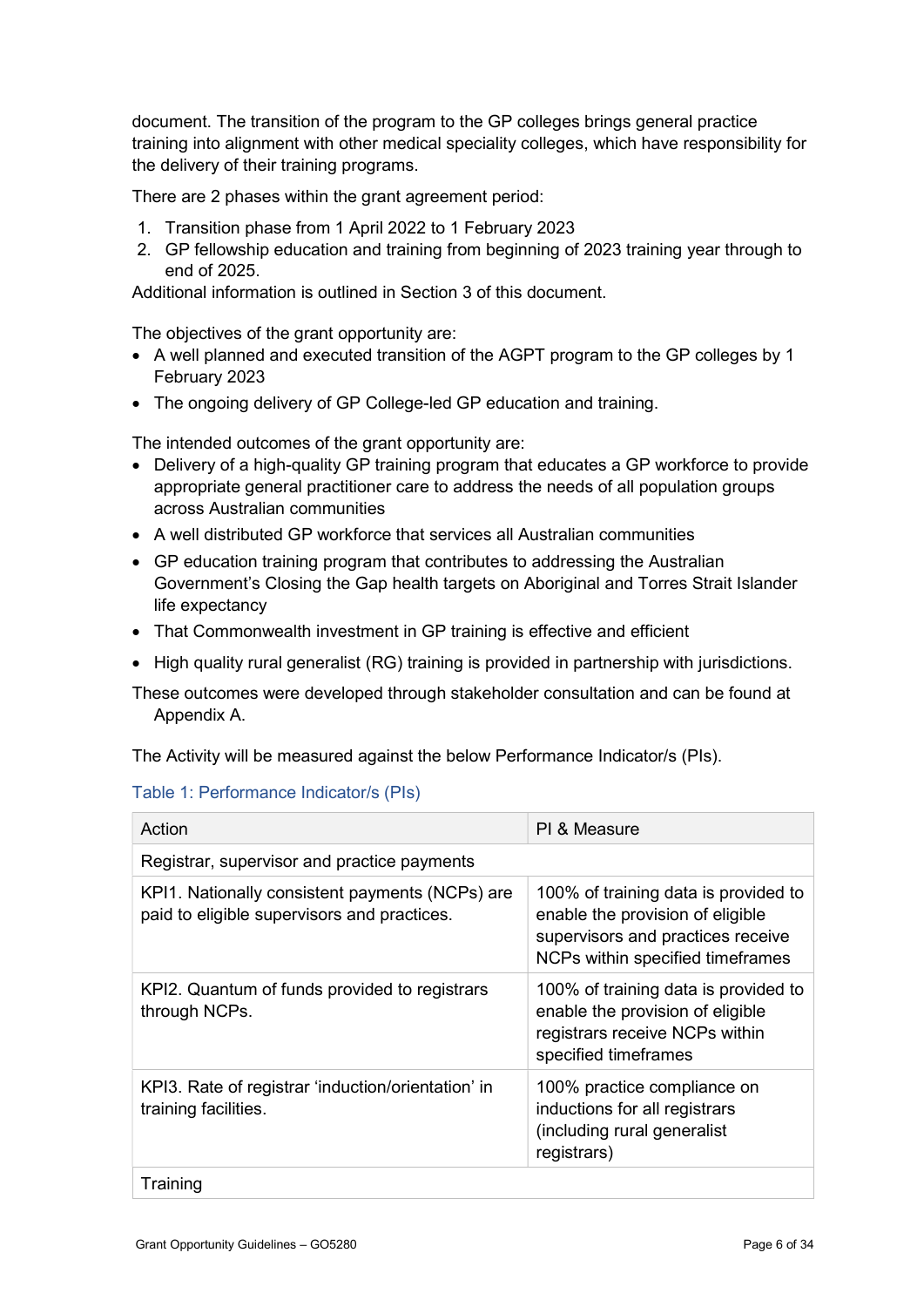| Action                                                                                                                                                             | PI & Measure                                                                                                                                                                     |
|--------------------------------------------------------------------------------------------------------------------------------------------------------------------|----------------------------------------------------------------------------------------------------------------------------------------------------------------------------------|
| KPI4. Percentage of registrars satisfied with<br>support and training provided by their supervisors.                                                               | Maintain or improve baseline<br>percentage: Registrar satisfaction<br>with supervisor ratings                                                                                    |
| KPI5. Number of services provided by registrars<br>to vulnerable populations.                                                                                      | Maintain and improve baseline<br>service levels                                                                                                                                  |
| KPI6 Level of expert medical education support<br>and resources provided to practices and<br>supervisors                                                           | Maintain or improve baseline<br>percentage: supervisor/practice<br>satisfaction ratings with support<br>provided                                                                 |
| KPI7 Level of opportunities provided by medical<br>educators for out of practice workshops to<br>complement in practice teaching                                   | Maintain or improve baseline levels                                                                                                                                              |
| KPI8 Level of learning with and from a group of<br>professional peers facilitated by medical<br>educators                                                          | Maintain or improve baseline levels                                                                                                                                              |
| KPI9. Number of registrars achieving Fellowship<br>per College per cohort, per year                                                                                | Improve from baseline                                                                                                                                                            |
| KPI10. The actual Fellowship rate vs the<br>Fellowship targets for the semester year per<br>College.                                                               | Improve from baseline                                                                                                                                                            |
| KPI11. FTE weeks in GP community settings for<br>rural generalist sub-set (all ACRRM and 150<br>RACGP registrars)                                                  | Maintain and improve baseline<br>enrolments                                                                                                                                      |
| KPI12. Allocation of rural generalist training<br>places as set by the Department                                                                                  | 100% of training places filled                                                                                                                                                   |
| <b>KPI13 FTE week for Advanced Rural Skills</b><br><b>Training and Advanced Specialised Training</b>                                                               | Increase from baseline                                                                                                                                                           |
| KPI14. All registrars undertaking education aimed<br>at understanding the health needs of rural<br>communities e.g. online training or activity-based<br>learning. | 100% for all registrars                                                                                                                                                          |
| KPI15. FTE training weeks, excluding hospital<br>units by MM1 compared with MM2-7.                                                                                 | ACRRM: 100% of GP training<br>(FTE) excluding hospital units is in<br>MM 2-7 locations<br>RACGP: 50% of GP training (FTE)<br>excluding hospital units is in MM 2-<br>7 locations |
| KPI16. The allocation of fully funded training<br>places by GP catchment per jurisdiction, as set by<br>Departmental annual targets.                               | 100% of places filled as per<br>allocations specified                                                                                                                            |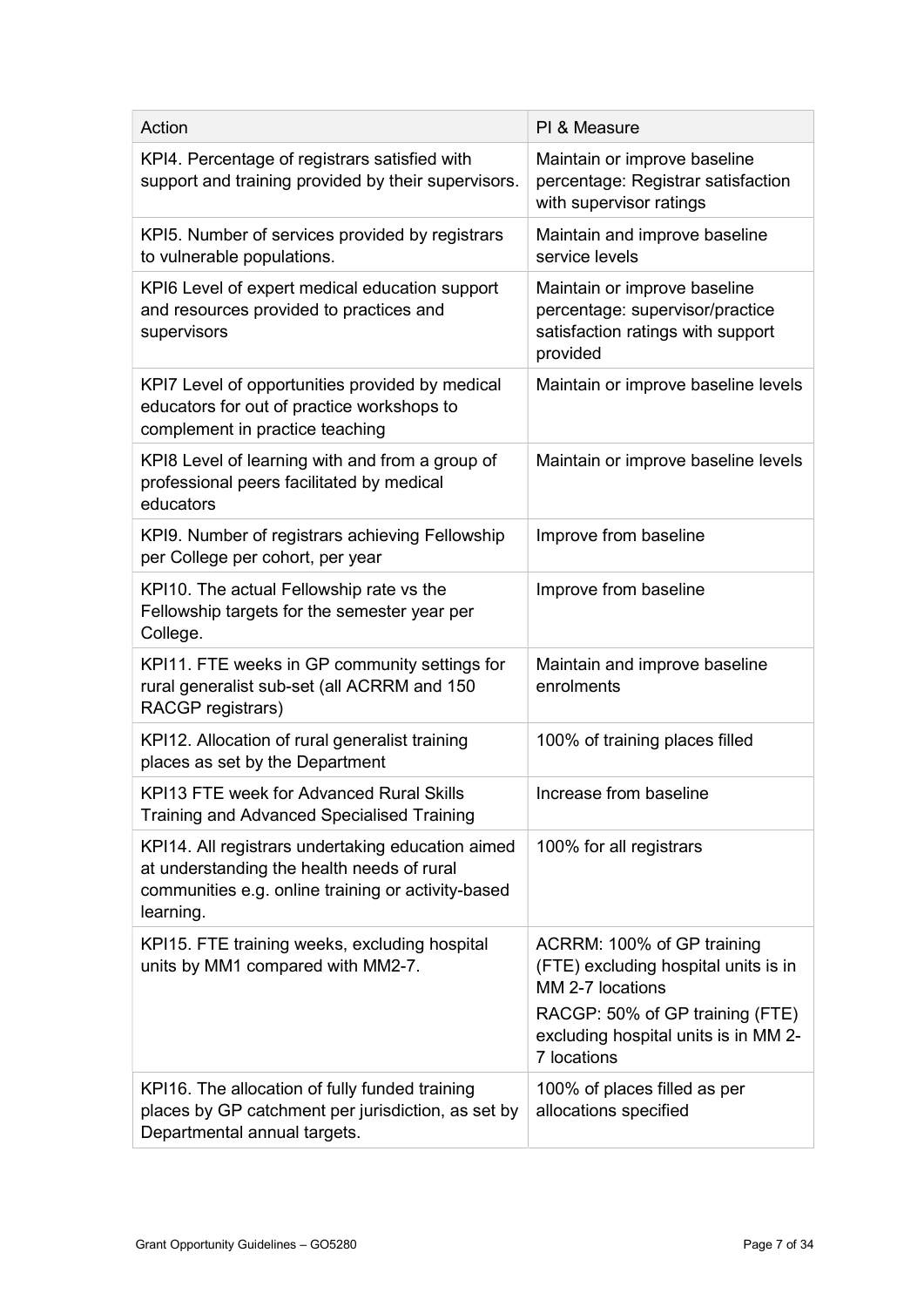| Action                                                                                                                                      | PI & Measure                                                                                                               |
|---------------------------------------------------------------------------------------------------------------------------------------------|----------------------------------------------------------------------------------------------------------------------------|
| KPI17. Number of FTE training weeks provided<br>by MMM and jurisdiction, as set by Departmental<br>annual targets.                          | Targets set annually by the<br>department                                                                                  |
| KPI18. Minimum FTE training weeks on the<br>AGPT.                                                                                           | Greater than 75 FTE training<br>weeks                                                                                      |
| KPI19. Rate of registrar satisfaction for<br>placements.                                                                                    | Improve from baseline                                                                                                      |
| KPI20. Rate of registrar satisfaction for<br>comprehensive community inductions.                                                            | Improve from baseline                                                                                                      |
| KPI21. Percentage of registrars indicating<br>preference for rural work being placed rurally (not<br>including registrars on a moratorium). | Improve from baseline                                                                                                      |
| KPI22. Number of registrars exiting one pathway<br>and entering another pathway.                                                            | Reduce from zero                                                                                                           |
| KPI23. Percentage of general registrar<br>satisfaction with training.                                                                       | Improve from baseline                                                                                                      |
| <b>Aboriginal Health</b>                                                                                                                    |                                                                                                                            |
| KPI24. AGPT funding support provided for<br>Aboriginal and Torres Strait Islander health<br>settings.                                       | Aboriginal health funds expended<br>as per the activity plan and budget<br>approved by the department                      |
| KPI25. Percentage of registrars and supervisors<br>who have access to a cultural educator or cultural<br>mentor.                            | Increase to 100% of registrars and<br>supervisors have access to cultural<br>educators and cultural mentors<br>(CEs & CMs) |
| KPI26. Participation rates for cultural awareness<br>training.                                                                              | 100% participation - all registrars<br>participate                                                                         |
| KPI27. FTE weeks for registrars (by headcount)<br>provided training in Aboriginal and Torres Strait<br>Islander health training facilities  | Maintain or improve baseline<br>training levels                                                                            |
| KPI28. College selection intake % of Aboriginal<br>and Torres Strait Islander registrar by jurisdiction.                                    | Intake >1% moving to 3%                                                                                                    |
| KPI29. % of Aboriginal and Torres Strait Islander<br>registrars achieving fellowship per College at the<br>national level.                  | Improve baseline levels                                                                                                    |
| KPI30. Fellowship rate vs the fellowship targets<br>per training year for Aboriginal and Torres Strait<br>Islander doctors.                 | Maintain or improve baseline<br>training levels                                                                            |
| Research                                                                                                                                    |                                                                                                                            |
| KPI31. Number of completed education research<br>grants (ERGs) research projects and academic<br>posts (APs).                               | Greater than 80% of all ERGs and<br><b>APs</b>                                                                             |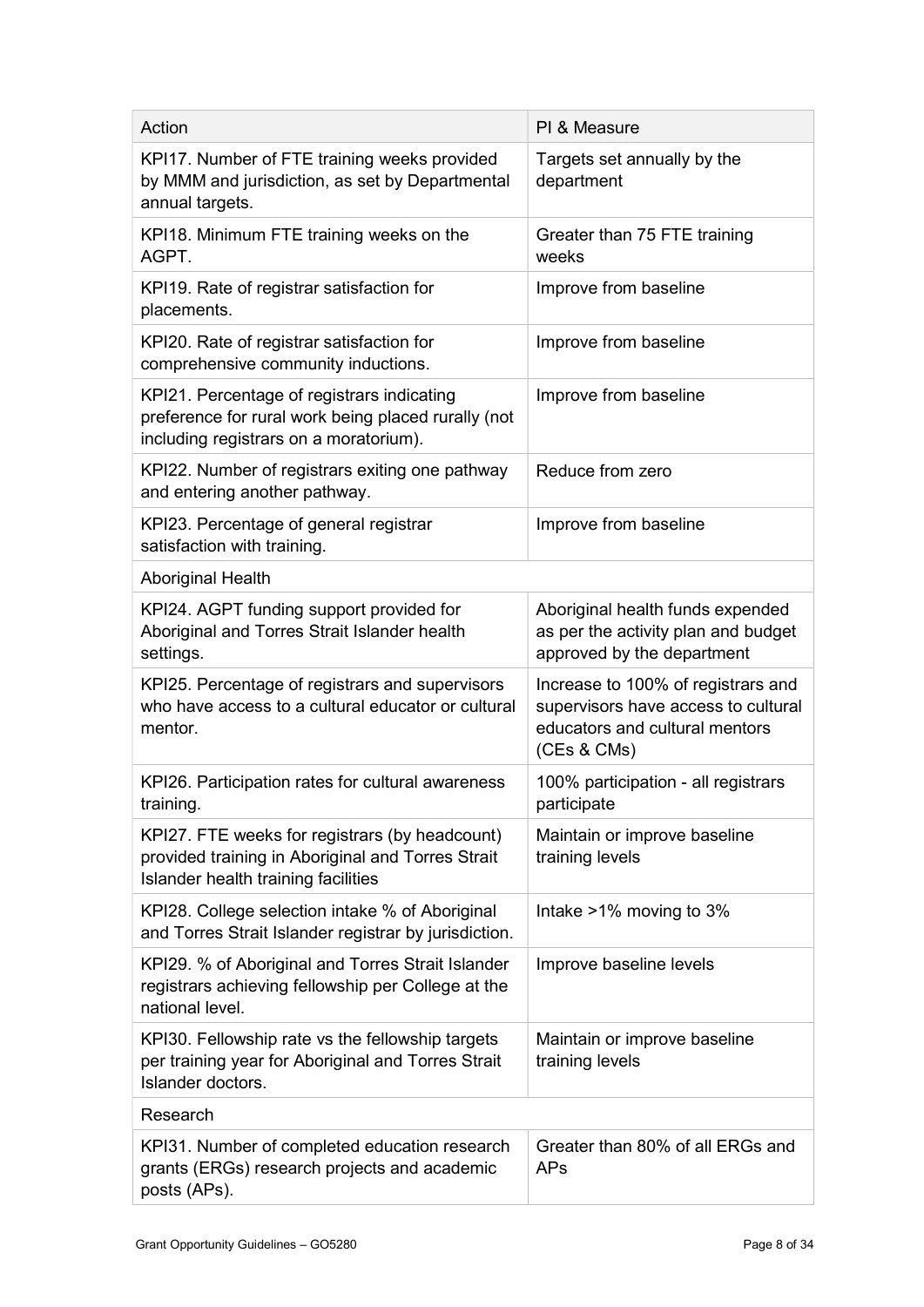| Action                                                                                                                                                                              | PI & Measure                 |
|-------------------------------------------------------------------------------------------------------------------------------------------------------------------------------------|------------------------------|
| KPI32. Number of education research grants that<br>lead to change in educational programs                                                                                           | Improve from baseline        |
| KPI33. Number of education research grants that<br>lead to publication in peer reviewed journals                                                                                    | Improve from baseline        |
| KPI34. Registrars based in a rural community<br>completing academic posts.                                                                                                          | Greater than 10% of all APs. |
| Remediation                                                                                                                                                                         |                              |
| KPI35. Outcome of remediations provided to<br>registrars while training in the program to support<br>their progress towards fellowship                                              | Improve from baseline        |
| KPI36 Number of registrars identified as needing<br>extra educational support in the first six months of<br>training, second six months of training and<br>subsequent training time | Improve from baseline        |
| KP37. Number of registrars who have not passed<br>the exam without prior identification of being at<br>risk.                                                                        | Reduce from baseline         |
|                                                                                                                                                                                     |                              |

Evaluation of performance against these indicators will be considered in the development of future grant agreements for these activities.

## 2.2 COVID-19

As a result of COVID-19, service providers may need to identify alternative methods of service delivery. The department will support flexibility in the delivery of planned services to enable contracted service providers to adapt to the changing environment. The department will be considered in its approach to reporting over this time and will be flexible in reporting requirements under the terms of the Schedule.

## 3. Grant amount and grant period

## 3.1 Grants available

The Australian Government has announced a total of \$695,833,000 (GST exclusive) over three and a half training years, commencing in April 2022 to December 2025, for the delivery of College-led GP training.

The \$695,833,000 (GST exclusive) in funding for college-led GP training will be provided through three separate processes as follows:

- 1. Up to \$81,083,000 (GST exclusive) to provide support to long-term registrar placements in Aboriginal Community Controlled Health Services (Salary Support). The delivery of this funding is yet to be finalised.
- 2. Up to \$42,000,000 (GST exclusive) for the provision of GP workforce planning and prioritisation which will be available through a separate grant opportunity.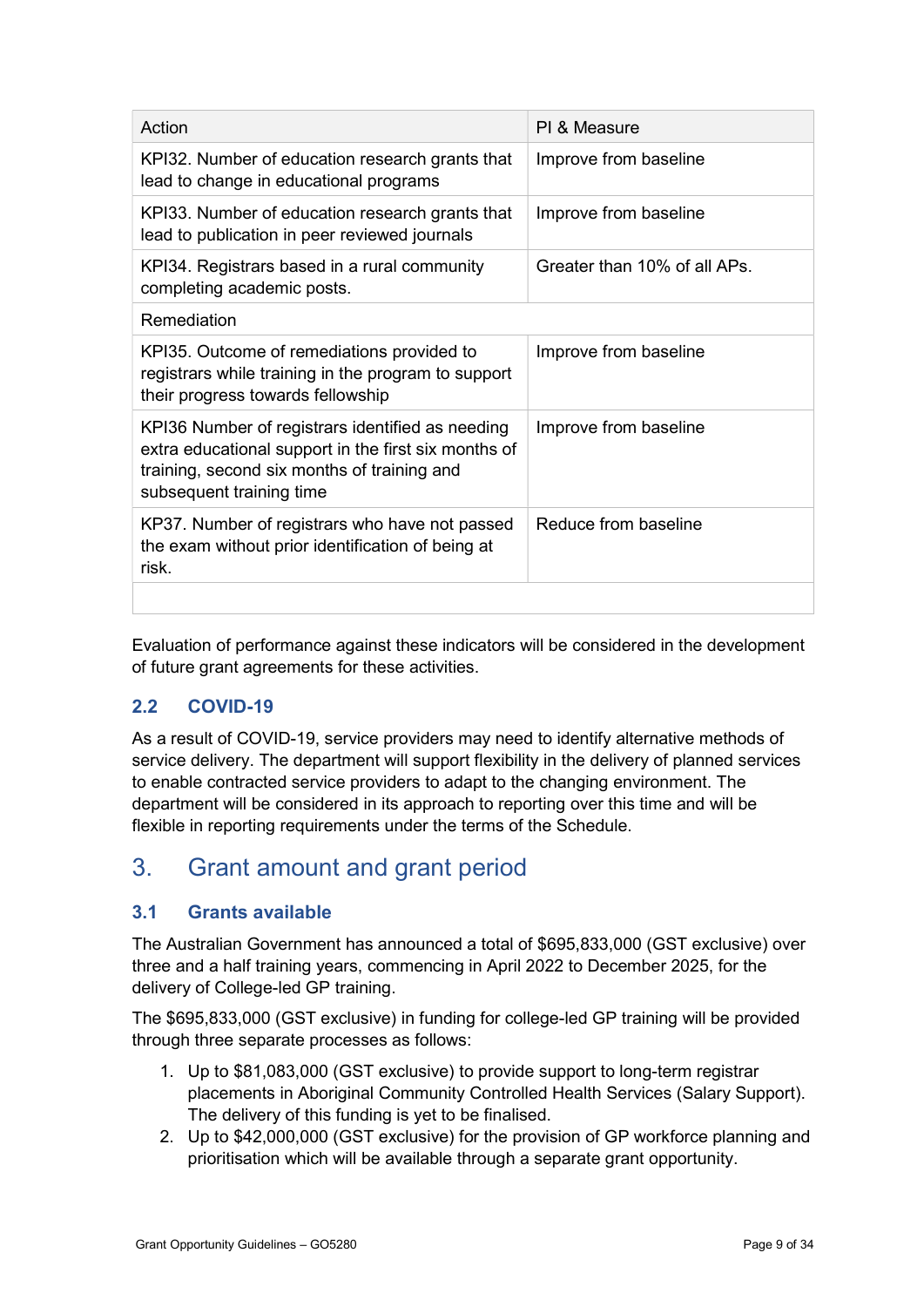3. Up to \$572,750,000 (GST exclusive) for this grant opportunity which includes \$186,666,000 (GST exclusive) in payments to registrars, supervisors and training practices, a portion of which will be provided as direct payments as per the National Consistent Payment model (Appendix B).

For this grant opportunity, the maximum grant funding available across both college grants will be up to \$572,750,000 (GST exclusive) from 2021-22 to 2025-26. Funding will be allocated across several funding streams as follows.

| <b>Funding</b>                                                    | 2021-22    | 2022-23    | 2023-24    | 2024-25    | 2025-26    | Total      |
|-------------------------------------------------------------------|------------|------------|------------|------------|------------|------------|
| stream                                                            | \$ M (GST  | \$M(GST)   | \$M(GST)   | \$M(GST)   | \$M(GST)   | \$M(GST)   |
|                                                                   | exclusive) | exclusive) | exclusive) | exclusive) | exclusive) | exclusive) |
| Transition                                                        | 15.000     | 10.000     |            |            |            | 25.000     |
| Registrars<br>supervisor<br>payments and<br>practice<br>payments* |            | 26.666     | 64.000     | 64.000     | 32.000     | 186,666    |
| Administration                                                    |            | 3.750      | 8.500      | 8.500      | 4.250      | 25.000     |
| Training                                                          |            | 41.084     | 101.500    | 101.500    | 50.750     | 294.834    |
| Aboriginal<br>Health                                              |            | 3.750      | 9.000      | 9.000      | 4.500      | 26.250     |
| Research                                                          |            | 2.250      | 4.500      | 4.500      | 2.250      | 13.500     |
| Remediation                                                       |            | 0.250      | 0.500      | 0.500      | 0.250      | 1.500      |
| Total                                                             | 15.000     | 87.750     | 188.000    | 188.000    | 94.000     | 572.750    |

#### Table 2: Grant Opportunity Funding Available

\*Note the department will advise what portion of these funds are available in this grant as per the National Consistent Payment Model.

Payments provided for each of the above listed funding streams are only to be used for the intended purposes of that stream as follows:

| <b>Funding Stream</b>                             | <b>Purpose</b>                                                                                                                                                                                                                    |
|---------------------------------------------------|-----------------------------------------------------------------------------------------------------------------------------------------------------------------------------------------------------------------------------------|
| Transition                                        | Transition funding is to be utilised for the establishment of<br>college-led training.                                                                                                                                            |
| Registrar,<br>supervisor and<br>practice payments | Payment are to be provided to registrar, supervisor and practice<br>consistent with the national consistent payment model                                                                                                         |
| Administration                                    | Administration funding is to be utilised by the colleges for the<br>expenses of taking over the role of administering the program on<br>behalf of the Department (i.e. for activities previously undertaken<br>by the Department) |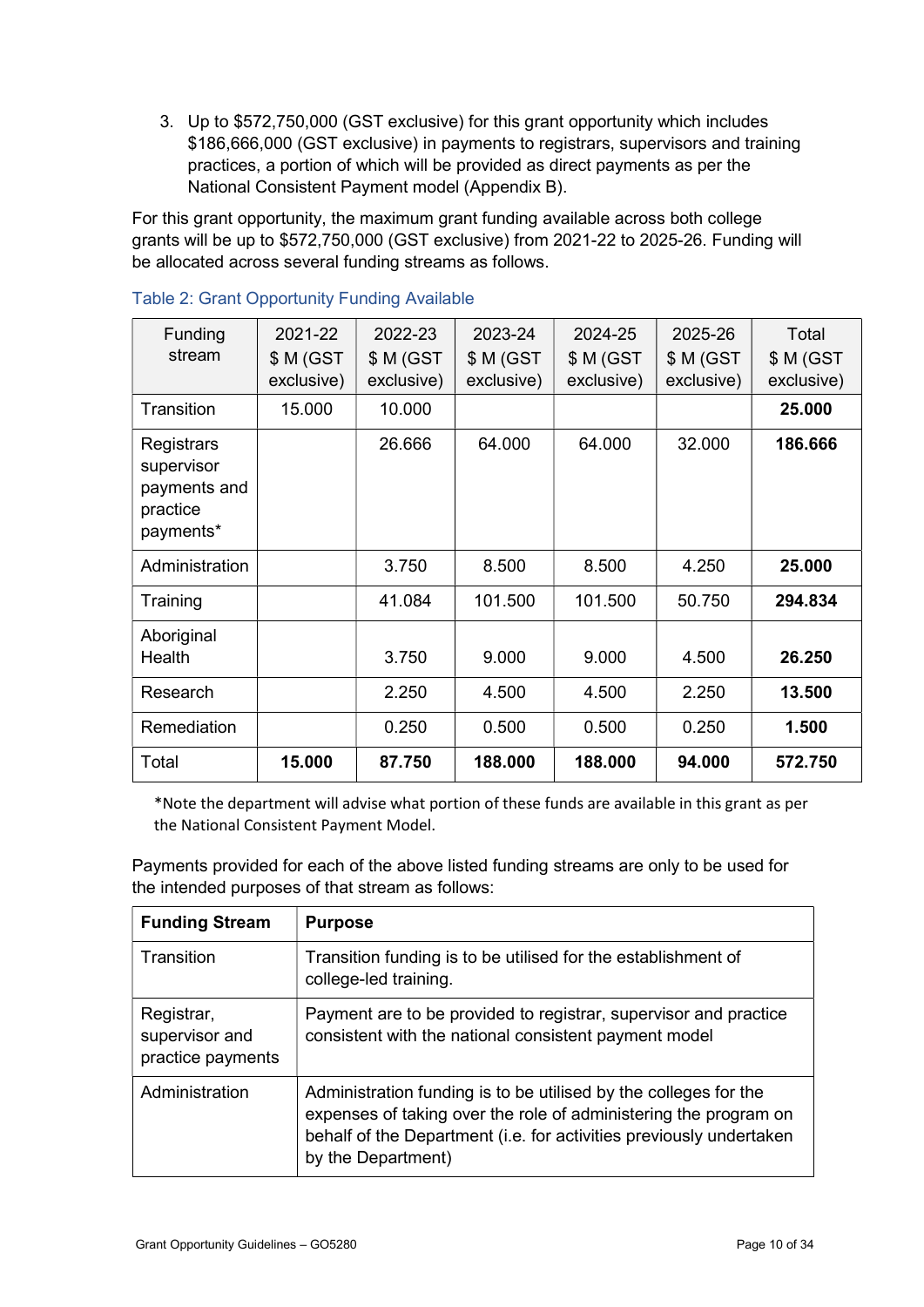| Training          | Training funds are for providing a comprehensive medical<br>education program and training to fellowship using an<br>apprenticeship model. Overhead costs attributed to training funds<br>should be limited to 12%.                                                                                                                                   |
|-------------------|-------------------------------------------------------------------------------------------------------------------------------------------------------------------------------------------------------------------------------------------------------------------------------------------------------------------------------------------------------|
| Aboriginal Health | Strategic Plan funding is to support the delivery of Aboriginal and<br>Torres Strait Islander health training including additional support<br>for registrars training in Aboriginal Community Controlled Health<br>Organisations (cultural education and mentoring) and ensuring<br>that the training program is culturally safe for all participants |
| Research          | Research funding is for the delivery of academic posts and<br>education research grants                                                                                                                                                                                                                                                               |
| Remediation       | Remediation funding is provided for registrar remediation<br>activities which should be clearly outlined in the colleges'<br>remediation policy                                                                                                                                                                                                       |

A more detailed explanation of the use of these funds are provided in the budget template for this grant opportunity (a template is provided with the application form).

Funding for the training stream will be based on the level and distribution of training activity occurring with grant funds being reduced where training placements are unfilled. Further information of the training and distribution requirements of this grant are provided at Section 5.1.

## 3.2 Grant period

The maximum grant period covers 5 financial years commencing on 1 April 2022 and finishing on 31 December 2025. Funding and grant activities for the training and Aboriginal Health funding streams only will commence on 1 February 2023.

A review process will occur halfway through the grant period (mid 2024) at which point the colleges can propose changes to funding, registrar training quotas and training models. This process will allow the department to consider proposals in alignment with the next grant period commencing in 2026. Subject to evaluation, a similar grant opportunity for the continuation of these grant activities will be undertaken early in the last year of the grant period (2025).

## 4. Eligibility criteria

Your application will not be considered if you do not satisfy all the eligibility criteria.

To be eligible to apply you must be the organisation/s listed below and have received an invitation to apply from the department. Please note that an automated notification email from GrantConnect advising you of a new grant opportunity is not an invitation to apply for this grant opportunity.

### 4.1 Who is eligible to apply for a grant?

To be eligible you must be the listed organisation/s:

### Table 3: Eligible organisation/s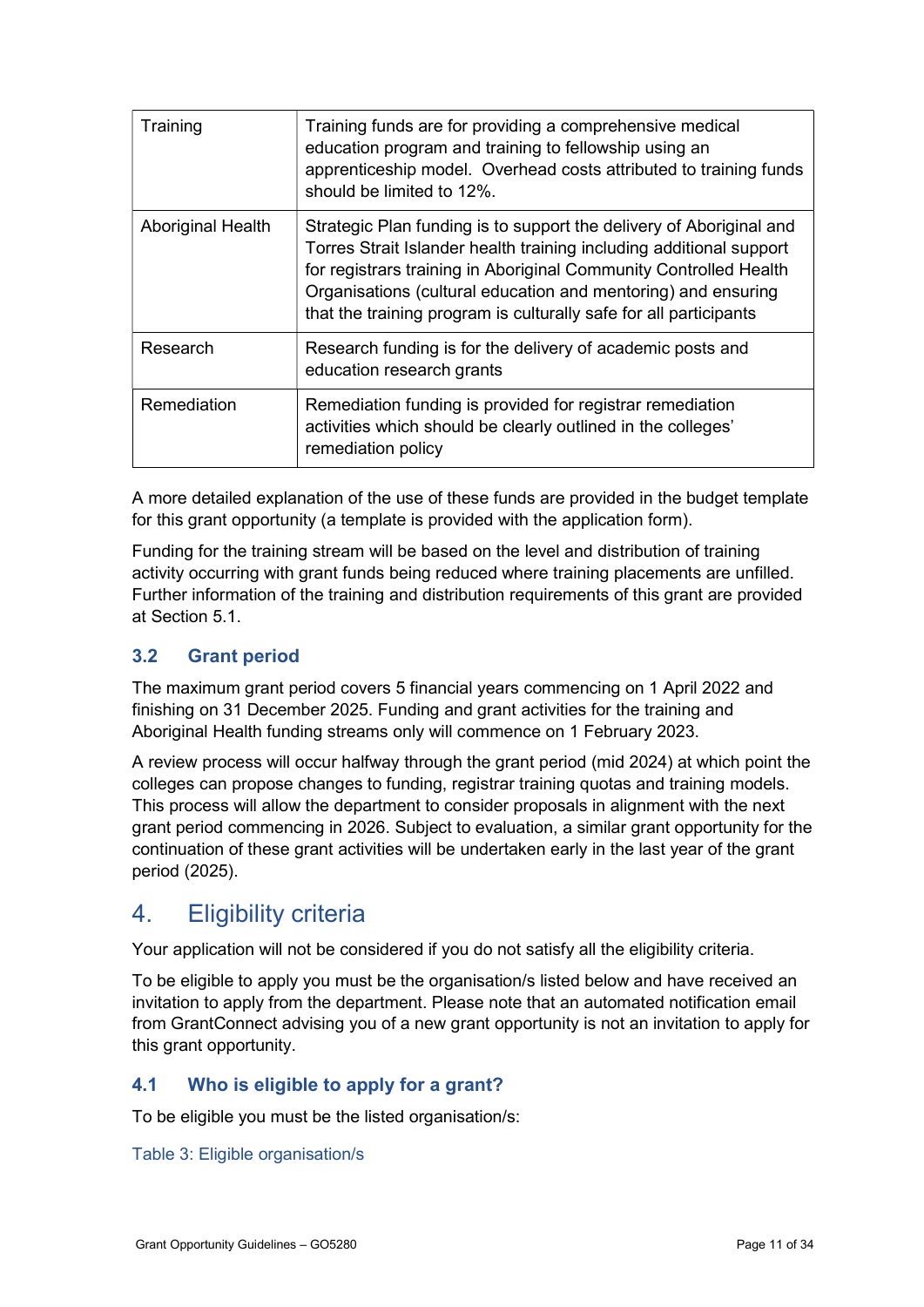| Legal name of organization                                    | <b>ABN</b>         |
|---------------------------------------------------------------|--------------------|
| The Australian College of Rural and Remote Medicine (ACRRM)   | ABN 12 078 081 848 |
| The Royal Australian College of General Practitioners (RACGP) | ABN 34 000 223 807 |

The eligible organisations are invited to apply for this grant opportunity as they are:

- accredited by the Australian Medical Council (AMC) to provide training for medical professionals wishing to seek general practice speciality registration under the Health Practitioner Regulation National Law.
- accredited to assess the knowledge, clinical skills and professional attributes and award GP fellowship qualifications and have established the infrastructure and specialist knowledge required to undertake this grant.
- Have existing infrastructure, capability and relationships to undertake the grant activities.

Limiting eligibility to the ACRRM and the RACGP is in keeping with the intent of the 2018-19 Budget Measure Stronger Rural Health – Training - Streamlining General Practice to produce Australian trained general practitioners where they are needed.

## 4.2 Who is not eligible to apply for a grant?

You are not eligible to apply if you are:

- an organisation, or your project partner is an organisation, included on the National Redress Scheme's website on the list of 'Institutions that have not joined or signified their intent to join the Scheme' (www.nationalredress.gov.au)
- any organisation not listed in Section 4.1.

### 4.3 What qualifications, skills or checks are required?

Your organisation must maintain the following accreditation:

 Australian Medical Council Accreditation Status as a specialist general practice college.

We need to know of any key changes to your organisation or its business activities, particularly if they affect your ability to complete your grant, carry on business and pay debts due.

We require that medical educators and supervisors providing medical education and supervision to registrars are registered as a medical practitioner with the Australian Health Practitioner Regulation Agency.

We require that cultural mentors and cultural educators providing support, education and mentoring to registrars training in Aboriginal and Torres Strait Islander health services identify as Aboriginal and/or Torres Strait Islander people.

We require that governance, financial systems and reporting systems are in-place, as per the agreed "College Readiness Assurance Project" and demonstrated by 30 June 2022.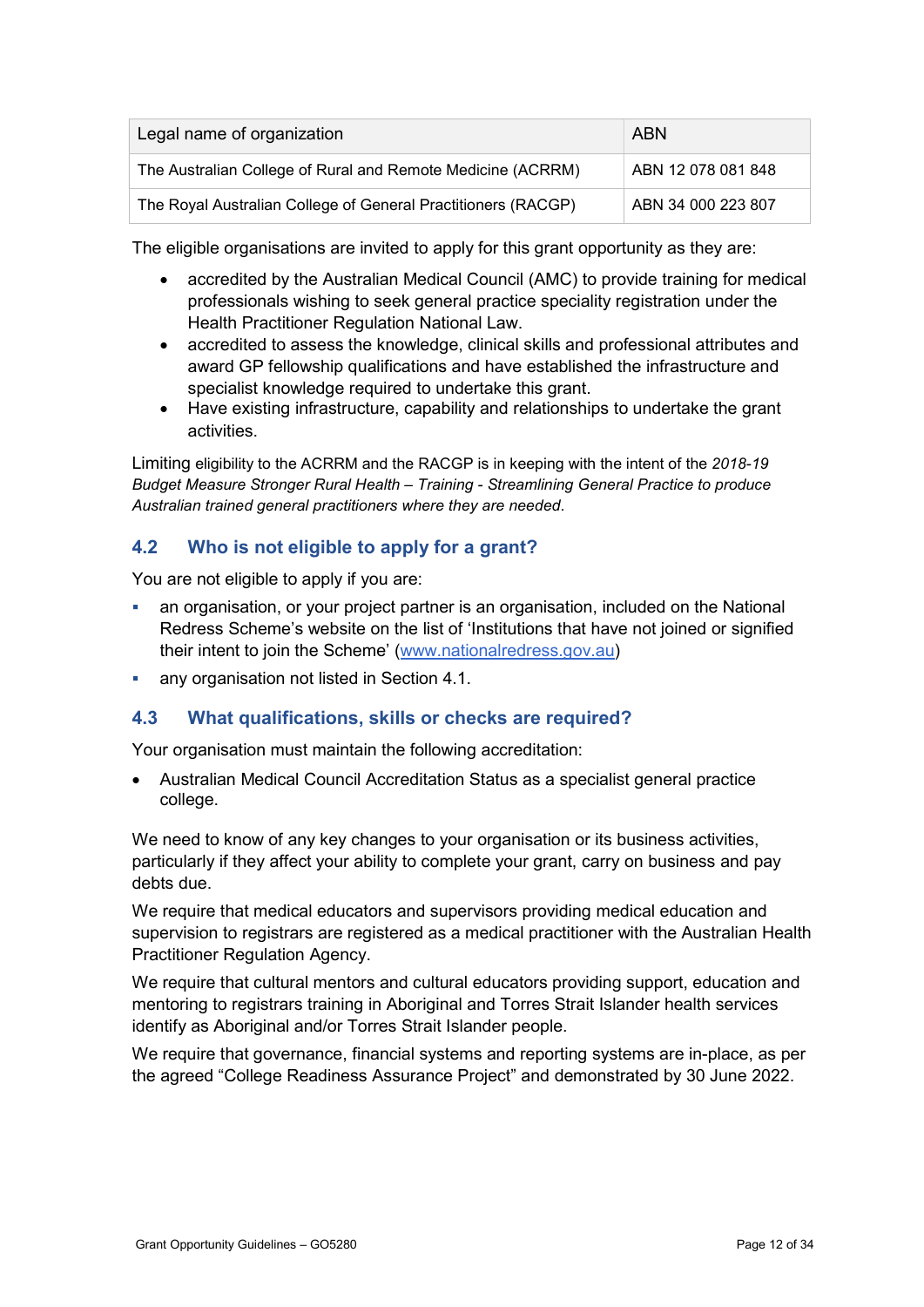## 5. What the grant money can be used for

## 5.1 Eligible grant activities

### **Transition**

- Work collaboratively with the department and its sanctioned bodies to support the transfer of the responsibility for the medical education of registrars from the current fundholders (Regional Training Organisations -RTOs) to the grantee. Ensuring:
	- $\circ$  a considered, smooth and coordinated transition of the APGT Program to a College-led model
	- $\circ$  stability and continuity for registrars, supervisors, medical educators and cultural educators throughout the transition to College-led training and
	- o an orderly transfer of the AGPT materials, assets, information and records in support of the Transition to College-led Training.
- Regular collaboration and communication with key GP training stakeholders including the General Practice Training Advisory Committee, Transition to College-Led Training Advisory Committee, RTOs, General Practice Supervisors Australia, General Practice Registrars Australia and the Indigenous General Practice Registrars Network to facilitate the transition.
- Support existing participants in the AGPT Program to transition to new College-led training models.
- Support existing supervisors, practices, medical educators and staff in the AGPT Program to transition to the new College-led administration arrangement.
- Work with the Department to develop and implement a data collection, reporting and utilisation framework.
- Undertake activities and responsibilities to process and determine Approved Placements for College Fellowship programs, in line with the Grantee's Fellowship Program Placement Guidelines. Work with the department to regularly review the Fellowship Program Placement Guidelines and publish updates as deemed appropriate and agreed by the Department.
- Work with the Department and Services Australia to implement an automated Medicare Provider Number process for GP registrars.
- Work closely with the Department (and through RTOs if required) to develop and disseminate information/communications materials about any changes to registrars and other impacted parties.
- Without affecting the operational requirements of the RTOs, undertake preparations for the medical education of registrars including, but not limited to the recruitment of staff, development of policies and procedures and any IT or other infrastructure projects needed to efficiently and effectively administer the education for registrars. The planning for these activities should be captured in the Implementation Plan.

The Grantee will be required to undertake the transition activities until 1 February 2023.

### Administration

- Governance. Ensuring:
	- $\circ$  All conflicts of interest are managed, and the department informed of any real or perceived conflicts of interest.
	- $\circ$  The grantee participates fully in quality assurances processes as requested by the Department.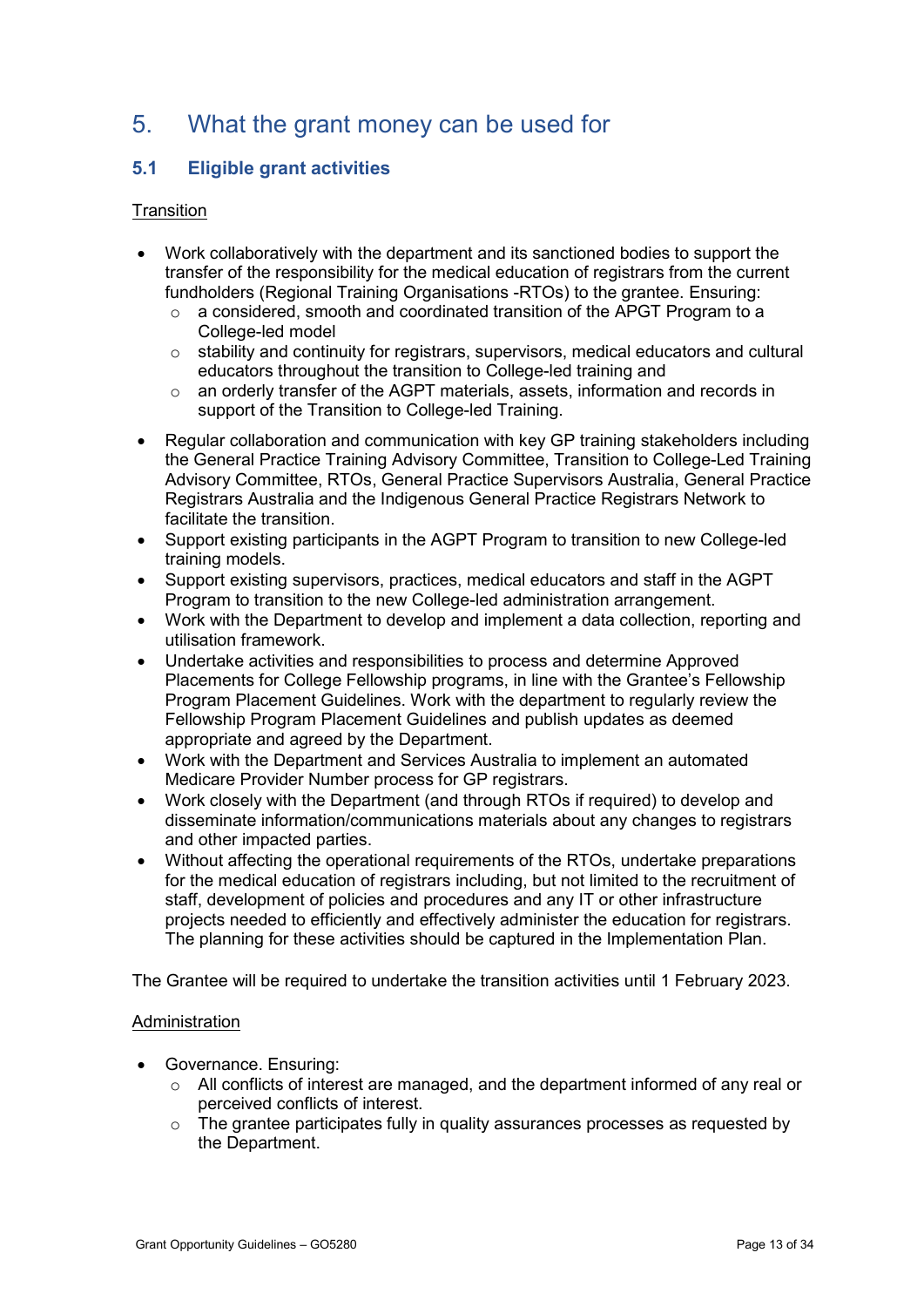- o All subcontractors are selected through a transparent selection process in accordance with sound selection criteria and engaged through a clear and transparent agreement.
- $\circ$  Any governance board should comprise a diverse range of members that are reflective of the GP training sector.
- o All boards and individual directors of any organisation funded through this grant, must act in accordance with the Corporations Act 2001, the Australian Charities and Not-for-Profits Commission Act 2012 and Regulations and/or other applicable legislation including regulations.
- Stakeholder management and engagement in key departmental committees or advisory committees.
- Marketing of the training program and selection processes for entry into the program. Marketing should be aimed to encourage applicants with greater interest in rural and remote training to apply for the program.
- Selection of participants this includes:
	- $\circ$  Eligibility of applicants is consistent with established program eligibility requirements and applicants have no conditions and/or undertakings on their medical registration that would limit their ability to train towards fellowship.
	- $\circ$  The selection process designed to recruit high quality doctors seeking vocational GP training. Where applicants require limited training to obtain fellowship they should be encouraged to apply for the college's other pathways which provide more appropriate training provision.
	- $\circ$  The annual allocation targets set by the department is met.
	- o Applicants with proven rural intent are prioritised for entry into the program.
	- $\circ$  Applicants that have undertaken medical school in rural campuses remain connected with their university and supported to continue training in that region.
	- $\circ$  A minimum intake of doctors identifying as Aboriginal and Torres Strait Islander as outlined in the key performance indicators.
	- $\circ$  The selection process considers an Aboriginal and Torres Strait Islander doctor's preference to remain close to their community.
	- $\circ$  An element of cost recovery through charging a selection fee approved by the department annually.
	- o The provision of accurate selection data.

### **Training**

- All training undertaken in the program must meet relevant College accreditation requirements. This includes ensuring:
	- o Accredited training placements provide quality training; and
	- $\circ$  Placements that no longer meet quality standards have their accreditation removed.
- Training is a vocational training pathway (three years for the RACGP with an additional year for RG/rural qualifications, and four years for the ACRRM) that includes utilisation of the apprenticeship model.
- The training program includes up to a maximum of two start dates per year aligned to the State/Territory employment/term dates. Deferral of start dates should be minimised and where possible, training to align to six month semesters.
- Development of training policies approved by the department. Administration of training policies which are publicly available to all potential applicants, registrars, supervisors and other participants in training. This includes ensuring:
	- o An up to date register of complaints and appeals is maintained and available to the department upon request.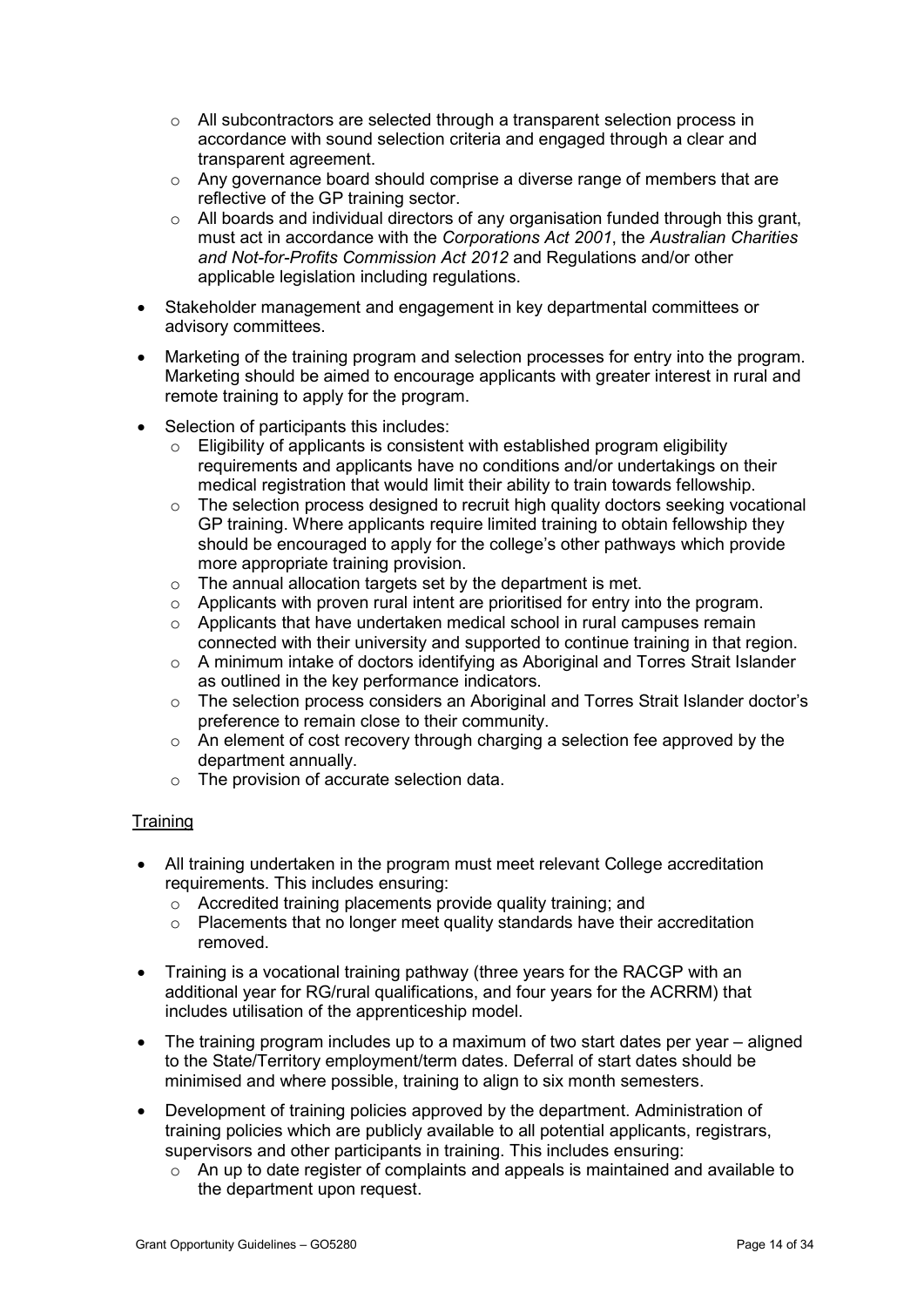- o Any change to the College's standards, curriculum or other training requirements that may result in any additional financial impost to the program, registrars, supervisors or training practices are agreed with the department in advance; and
- o Registrar withdrawals are processed in a timely manner and Services Australia is advised to remove registrars from the Registrar of Approved Placements.
- o Grandfathering arrangements are considered for registrars who have already commenced training.
- Registrar Management to provide training through supervised and supported placements in general practice and other clinical settings so that registrars attain fellowship within the specified time period. This includes ensuring:
	- o All registrars are placed in appropriate training posts/practices which meet their training needs.
	- $\circ$  Registrars are encouraged to learn through caring for vulnerable populations during their training. This can be during specific placements or integrated with community general practice placements while ensuring that priority access to placements in high-needs service locations goes to registrars demonstrating greatest commitment to the service area.
	- $\circ$  Registrars are encouraged to learn, experience and provide care in as broad a variety of settings as possible: including community practice, home visits, palliative care, telehealth, residential aged care facilities, research, teaching, disability settings and after-hours settings.
	- o Registrars with rural interests are supported to complete training within a local area to build up long term professional relationships.
	- o Placements in Aboriginal Community Controlled Health Organisations and Aboriginal Medical Services and rural and remote regions are supported to encourage retention post fellowship.
	- o Aboriginal and Torres Strait Islander doctors are supported and provided flexibility to fulfil their training and cultural obligations.
	- $\circ$  Registrars are assisted to obtain Medicare Provider Numbers and any other relevant exemptions prior to the commencement of each placement; and
	- o Access to the Salary Support program is supported for registrars wishing to undertake placements in accredited Aboriginal Community Controlled Health Services or Aboriginal Medical Services with appropriate level of FTE training maintained in consultation with the agreed governance model.
	- o Registrars are supported at the regional level through the employment of registrar liaison officers.
	- o Accurate and timely training data is provided to enable the provision of support payments to registrars, supervisors and practices.
- Delivery of rural training as per the department's distribution targets (at a GP catchment level). This includes ensuring:
	- o That a minimum amount of training across the program is undertaken in MM2-7 areas.
	- $\circ$  Delivery of training that supports Commonwealth funded end to end rural training programs including those at James Cook University and the Murray Darling Medical School Network.
	- $\circ$  A clear, timely and transparent process of allocating registrars to regions and placements exists.
	- $\circ$  Discretionary funding for supervisor and practice payments are utilised to build capacity in priority training areas.
	- $\circ$  Collaborative work with organisations funded by the Commonwealth to deliver GP workforce planning and prioritisation.
- Management of participating general practices and training sites so that registrars train in safe, supported, effective and accredited training placements that meet their training needs. This includes ensuring: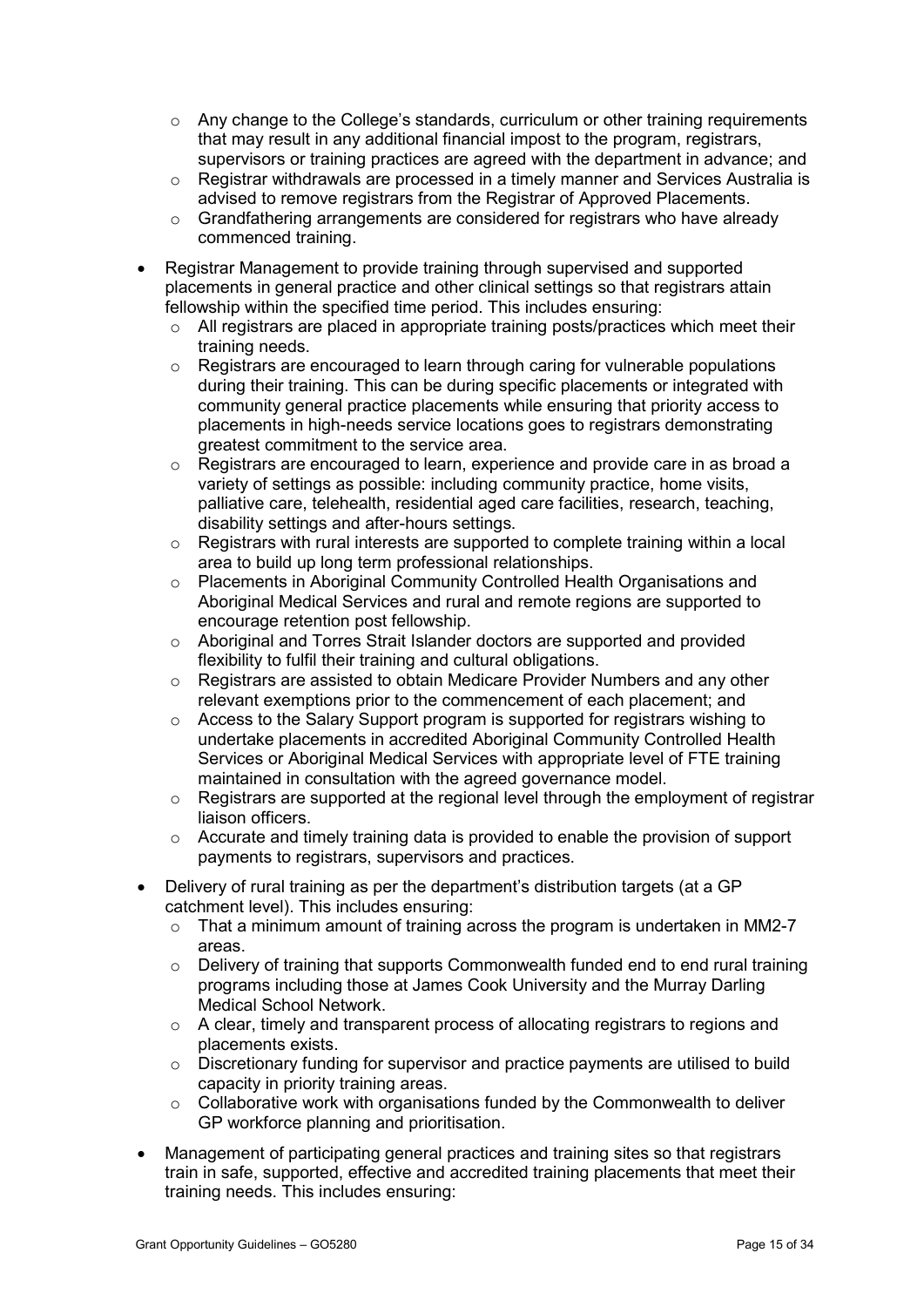- o Supervisors have adequate resources, professional development and support to enable effective supervision including additional support to assist Aboriginal and Torres Strait Islander doctors to attain fellowship.
- o Accredited supervisors oversee registrars' orientation to practice, clinical practice, learning from practice and in-practice education.
- o Appropriate and timely feedback and support is provided to supervisors and training practices to ensure that education and training is effective.
- $\circ$  Supervisor and practice related issues are managed in a timely manner.
- o Registrars feedback on placement quality is considered when assessing their suitability.
- $\circ$  Supervisors are supported at a regional level through the employment of supervisor liaison officers.
- Medical education to provide registrars with education and training that complements in practice learning, and to attain fellowship in accordance with the standards and vocational requirements. This includes ensuring that registrar progression is assessed in a timely manner and monitored in alignment with sound education principles and where necessary further support is provided.
- Registrar, supervisor and practice payment administration is undertaken to enable payments to applicable participants as per the agreed model.
- Provision of rural generalist training. This includes ensuring:
	- $\circ$  Training reflects the full scope of a rural generalist<sup>1</sup>.
	- o Providing funding for essential costs for Advanced Specialised Training /Advanced Rural Skills Training to achieve high quality rural generalist training that is provided in collaboration with jurisdictional coordination units and other government funded organisations, to ensure that extended skills training/procedural skills training is undertaken in healthcare areas suited to population needs and considers the broader delivery of regional health services.
	- $\circ$  Training is evidence-based that includes a focus on primary care training and a minimum of 18 months of training in community general practices.
- Quality assurance and data information management is maintained to achieve high quality data and information management. This includes ensuring:
	- $\circ$  The department receives training data as specified in the program Minimum Data Set (as updated from time to time); and
	- $\circ$  That stored electronic data is protected in accordance with the Grantee's obligations under the Privacy Act 1988 (Cth) as amended from time to time and access is only available to authorised personnel.
- There is no barrier to applicants who wish to train for both Fellowships concurrently.

#### Aboriginal Health

-

- Deliver tools and resources to all registrars to enable them to practise in a culturally safe manner. This includes ensuring:
	- o The college and any delivery partners have an up to date Reconciliation Action Plan.

<sup>&</sup>lt;sup>1</sup> a medical practitioner who is trained to meet the specific current and future health care needs of Australian rural and remote communities, in a sustainable and cost-effective way, by providing both comprehensive general practice and emergency care, and required components of other medical specialist care in hospital and community settings as part of a rural healthcare team.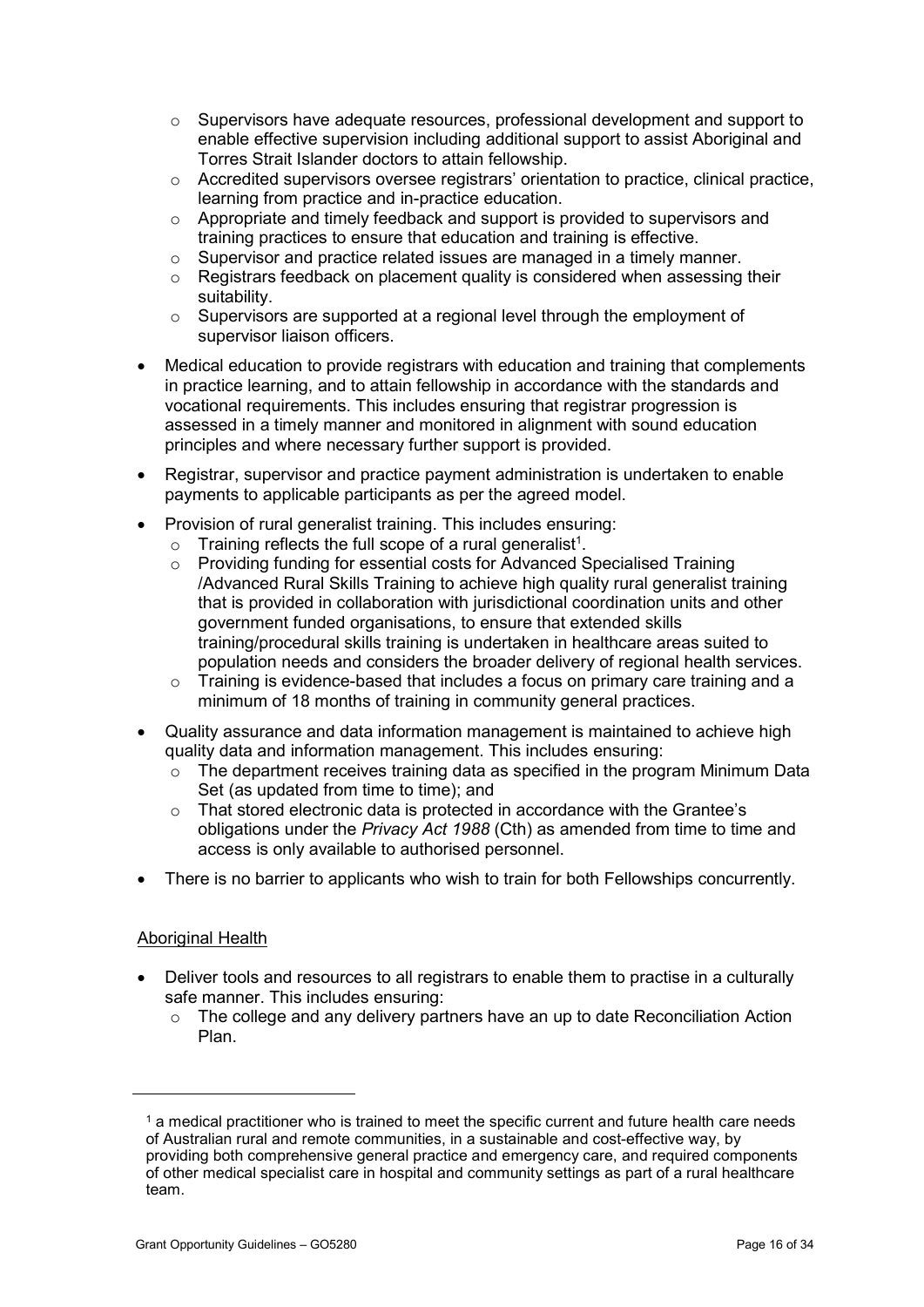- o All registrars and supervisors undertake training in Aboriginal and Torres Strait Islander health issues and cultural awareness; and
- o Registrars are supported by Aboriginal and Torres Strait Islander cultural educators and cultural mentors with additional support provided to those practicing in Aboriginal Community Controlled Health Organisation and Aboriginal Medical Services.
- $\circ$  Training workshops and direct observation of registrars in practice to ensure their cultural safety.
- o Customisation of training resources to ensure cultural relevance to the specific communities in which registrars are practising.
- Build capacity and support training innovation in Aboriginal and Torres Strait Islander health settings to increase opportunities for registrars to train in these settings.

### Research

- Undertake high quality research to improve the quality, impact or efficiency of general practice education in Australia. This includes:
	- o The development of research skills in medical educators, GP registrars, GP supervisors and training practices, and promoting a culture of academic critique and use of evidence in general practice training.
	- $\circ$  The facilitation of collaboration between researchers, training practices and universities.
	- o Providing support activities to build research capacity and skills for GP supervisors, practices or medical educators.
- Provide registrars with the opportunity to build skills in the areas of research and critical thinking. This includes:
	- o Providing exposure for registrars to undertake research in an academic environment.
	- o Providing collaboration and support through universities.
	- $\circ$  Encourage virtual academic networks to support registrars to complete academic posts.
	- o Encouraging registrars to incorporate academic work into their long-term career.
- Continue funding to the Registrars Clinical Encounters in Training project (ReCEnT) so that longitudinal data on the impact of changes to GP training are monitored.

### Remediations

- Maintain and publish a remediation policy which is accessible to all registrars.
- Assess a registrar's need for remediation and provide funding for approval remediation in line with the College's remediation policy.
- Manage each remediation process including the submission of documentation such as training expenses and outcome reports.
- Ensure that registrars are counselled about the consequences of not meeting fellowship within acceptable timeframes and alternative career options.

### Registrar, Supervisor and Practice Payments

 Provision of discretionary support for registrars, supervisors and training practices to build training capacity in priority training regions.

## 5.2 Eligible locations

Your grant can include activities at different locations but must be undertaken in Australia.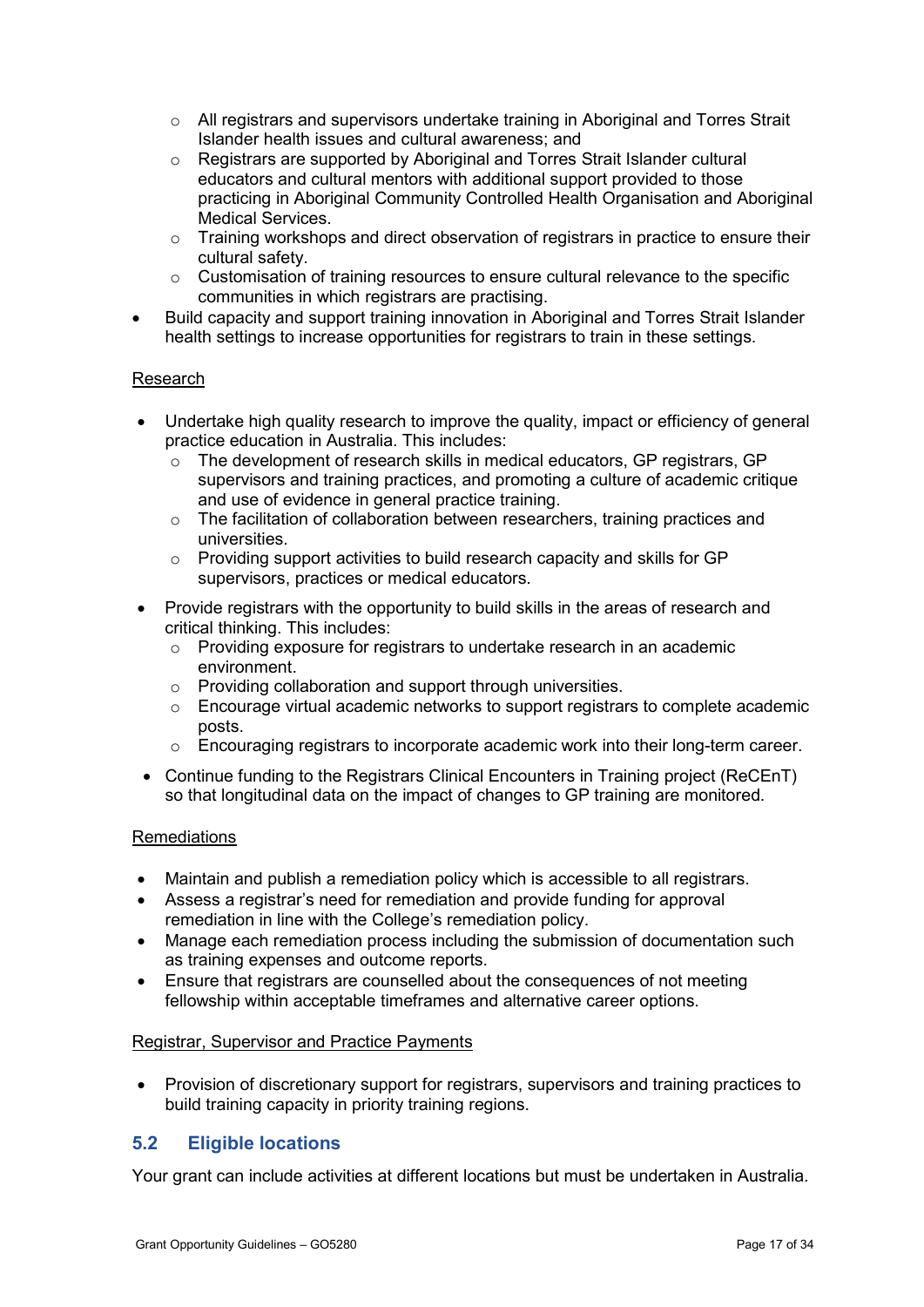## 5.3 Eligible expenditure

You can only spend grant funds on eligible expenditure that you have incurred in undertaking eligible grant activities as defined below, in your grant agreement and in Section 5.1 of this document.

This includes:

- salaries and related costs for professional and administrative support staff to deliver the grant.
- sub-contracting (with the department's approval) to organisations for the delivery of GP practice and registrar support.
- administration and management functions integral to the support and overall achievement of the grant's objectives and outcomes.
- data and reporting activities as outlined in Section 11 of this document.
- governance and business processes to support delivery of the grant (development of operational and administrative guidelines, surveys, and data and reporting activities).

If you are successful, we may ask you to verify project costs outlined in your proposal. You may need to provide evidence such as quotes for major costs.

Not all expenditure on your grant activity may be eligible for grant funding. The Decision Maker makes the final decision on what is eligible expenditure and may give additional guidance on eligibility if required.

You must incur the expenditure on your grant activities between the start date and end date for your grant activity for it to be eligible.

### 5.4 What the grant money cannot be used for

You cannot use the grant for the following activities:

- Activities that are already funded on an ongoing basis by Australian, state, territory or local governments and/or which other Commonwealth, state, territory or local bodies have primary responsibility.
- Grant activities outside of Australia.
- Activities which support political campaigns.
- Activities that are cost recovered from registrars, supervisors or practices (apart from charging program applicants a selection fee).
- Purchase of land.
- Major capital expenditure such as the purchase of real estate or for building or construction or demolition.
- The purchase or repair of equipment or motor vehicles, excluding routine maintenance, except where approved in writing by the Commonwealth.
- Major construction/capital works.
- Overseas travel.
- Legal or other costs (including damages) to settle unfair dismissal grievances and/or settle other claims brought against the College(s) or their training partners, except where approved in writing by the Commonwealth.
- The covering of retrospective costs.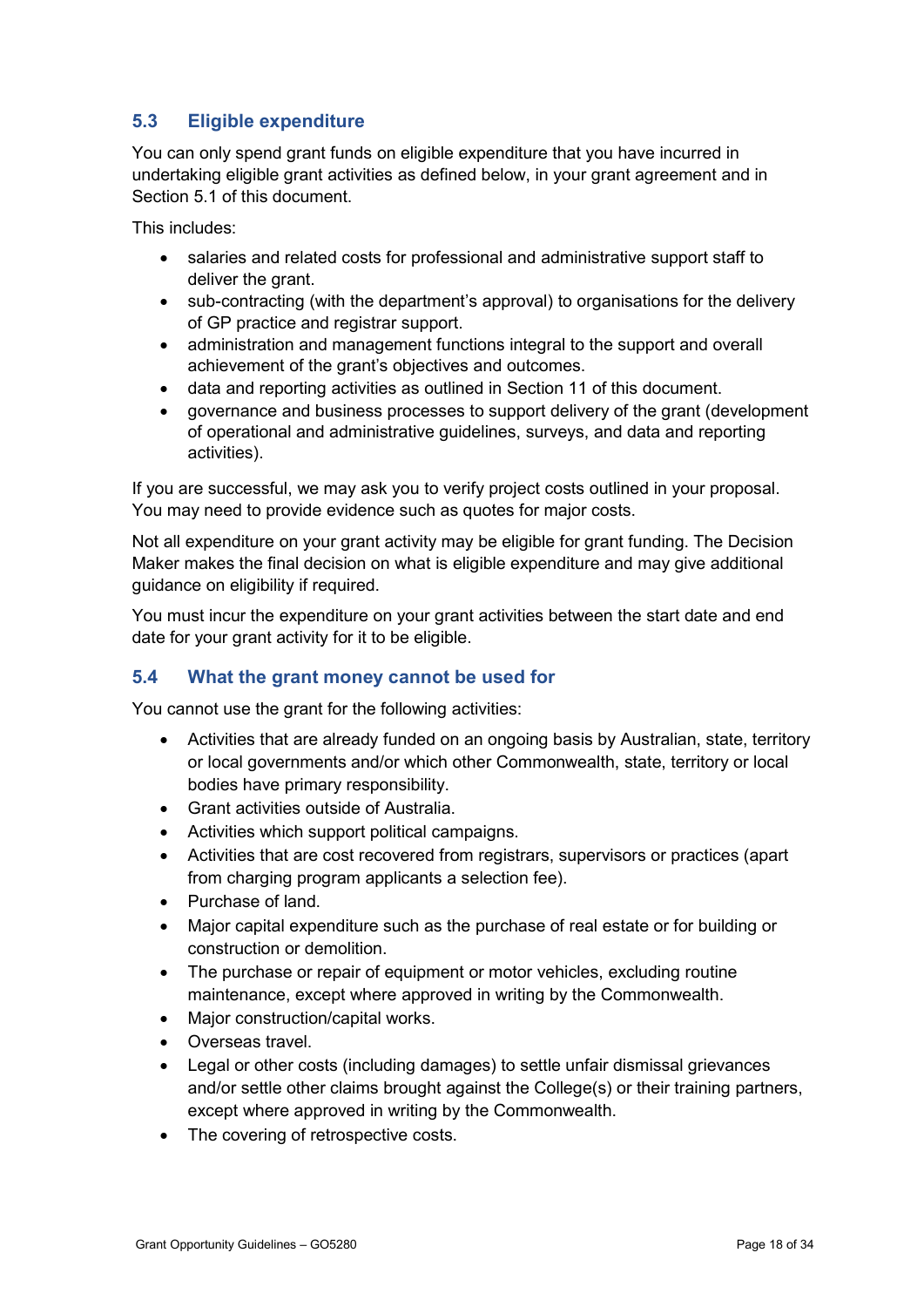- Paying salaries of registrars or supervisors participating in their normal roles in the program, including through provision of funds to practices for this purpose (apart from the employment of registrar liaison officers and supervisor liaison officers.
- Provision of grant funds to registrars' spouses, or family members.
- Costs incurred in the preparation of a grant proposals or related documentation.

## 6. The assessment criteria

You must address all the following assessment criteria in the application. We will assess your application based on the weighting given to each criterion.

The amount of detail and supporting evidence you provide in your application should be relative to the size, complexity and grant amount requested.

We will only award funding to applications that rank suitable against all assessment criteria.

### Criterion 1: Alignment with Program Objectives and Outcomes (weighting 70%)

Demonstrate how the proposed training model will deliver all the outcomes outlined in the GP Training Outcomes Framework (appendix A).

For this selection criterion, you need only address parameters 1-3 and 5 of the GP Training Outcomes Framework. That is that:

- Outcome 1: A high quality GP training program that educates GPs to provide appropriate healthcare to address the needs of all population groups across Australian communities.
- Outcome 2: A well distributed GP workforce to service all communities across Australia.
- Outcome 3: A GP training program that aims to address the Australian Government's Closing the Gap health targets on Aboriginal and Torres Strait Islander life expectancy.
- Outcome 5: High quality rural generalist training is provided in partnership with jurisdictions.

Your response against outcome 4 will be assessed separately under selection Criterion 3 (Efficient and effective use of grant funds).

Your response should include the following:

- the activities you will undertake across the parameters and how you will optimise the impact of the proposed activities
- the evidence utilised to support the proposed training model
- the training policies that will complement the proposed training model, noting grandfathering arrangements for registrars already commenced on the program.
- How you will build on current training capacity and expertise.
- How you will link with the work of other educational organisations and programs across different levels of medical education and other disciplines and health profession.
- an assessment of the impact on and proposed changes from the current training model.

You will be required to submit the following document in your response to this criterion: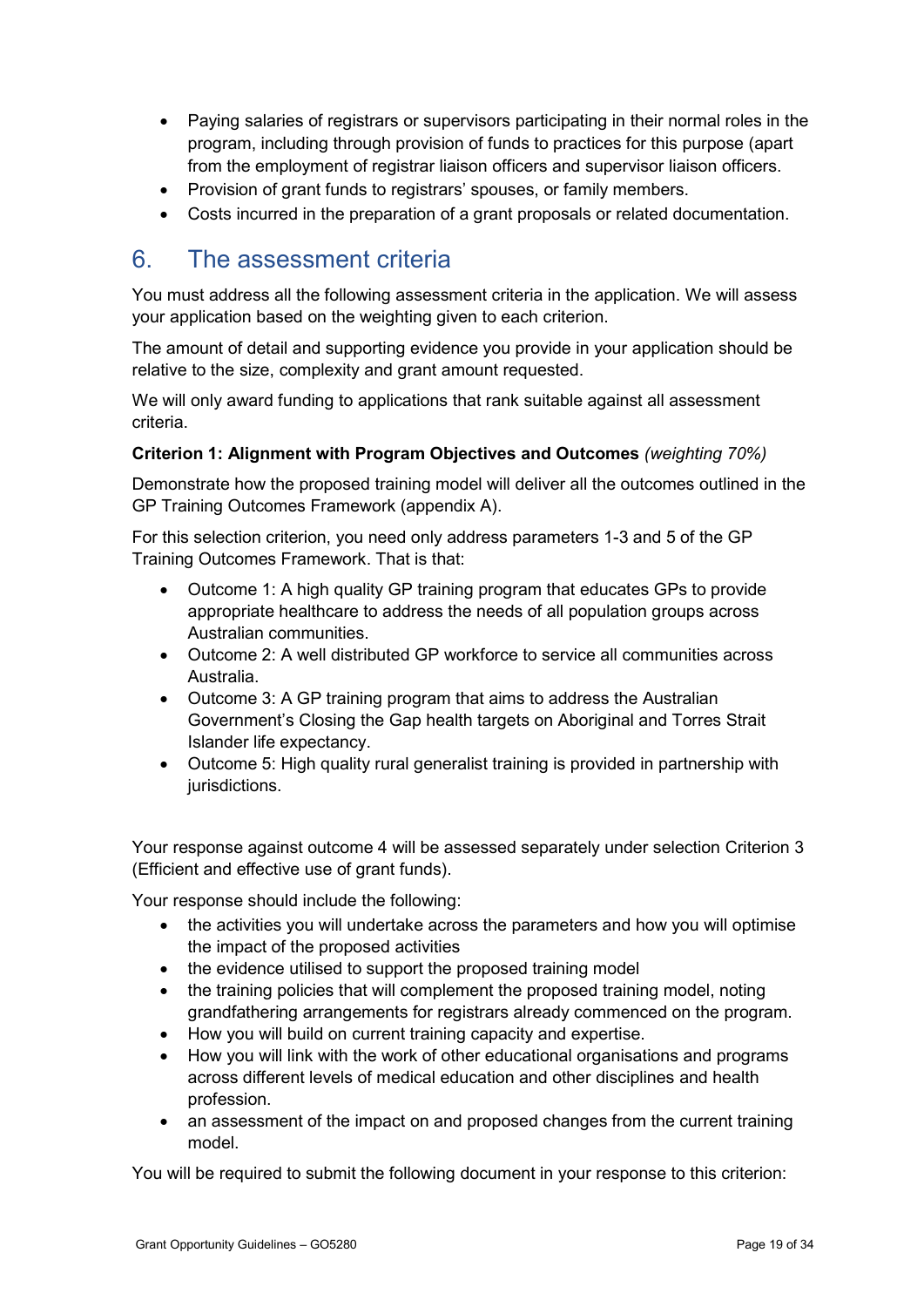- an activity work plan for each of the proposed funding stream listed outlining how your organisation will undertake these activities (a template is provided)
- an implementation plan which illustrates how your organisation has or will build capacity to deliver the proposed activities (a template is provided with the application form)
- a transition map that illustrates the 'on the ground' changes that will impact registrars, supervisors and training practices.

### Criterion 2: Organisational Capacity (weighting 20%)

Demonstrate the capacity of your organisation to deliver the proposed activities to ensure grant outcomes will be met.

Your response should include details of:

- your governance arrangement for the delivery of a regional GP training program including organisational structure.
- the organisational capacity of partner organisations (if applicable) including roles/responsibilities of the partner organisation and plans for collaboration
- evidence of capacity to deliver GP training in underserved areas such as rural Australia.
- evidence of capacity to support GP registrars to improve health outcomes for Aboriginal and Torres Strait Islander people.
- existing workforce and infrastructure for delivery of the proposed grant activities (including evidence of workforce size and experience levels, and the physical and other support facilities that will enable effective delivery and management of grant activities).

You will be required to submit the following documents in your response to this criterion:

- a proposed organisational chart
- a risk management plan (see template on GrantConnect).

### Criterion 3: Efficient and effective use of grant funds (weighting 10%)

Demonstrate how the proposed activities and budget will meet Outcome 4 of the GP Training Outcomes Framework, that Commonwealth investment in GP training is effective and efficient.

Your response should include details of:

• funding requested across each of the funding streams.

You will be required to submit the following documents in your response to this criterion:

- an itemised budget for each funding stream outlining how available funding will be utilised (a template is provided)
- the itemised budget should be based on the grant recipient being successful in filling their total quota of places each year and no withdrawal of applicants prior to commencing community general practice training. In your proposal you should provide an evidenced based method for calculating an appropriate reduction of funds should training places not be filled either through failure to fill available training places or through the withdrawal of applicants prior to commencing community general practice training.

In addition, the department will consider the performance of your organisation over previously funded activities, past value for money, compliance with the grant agreement,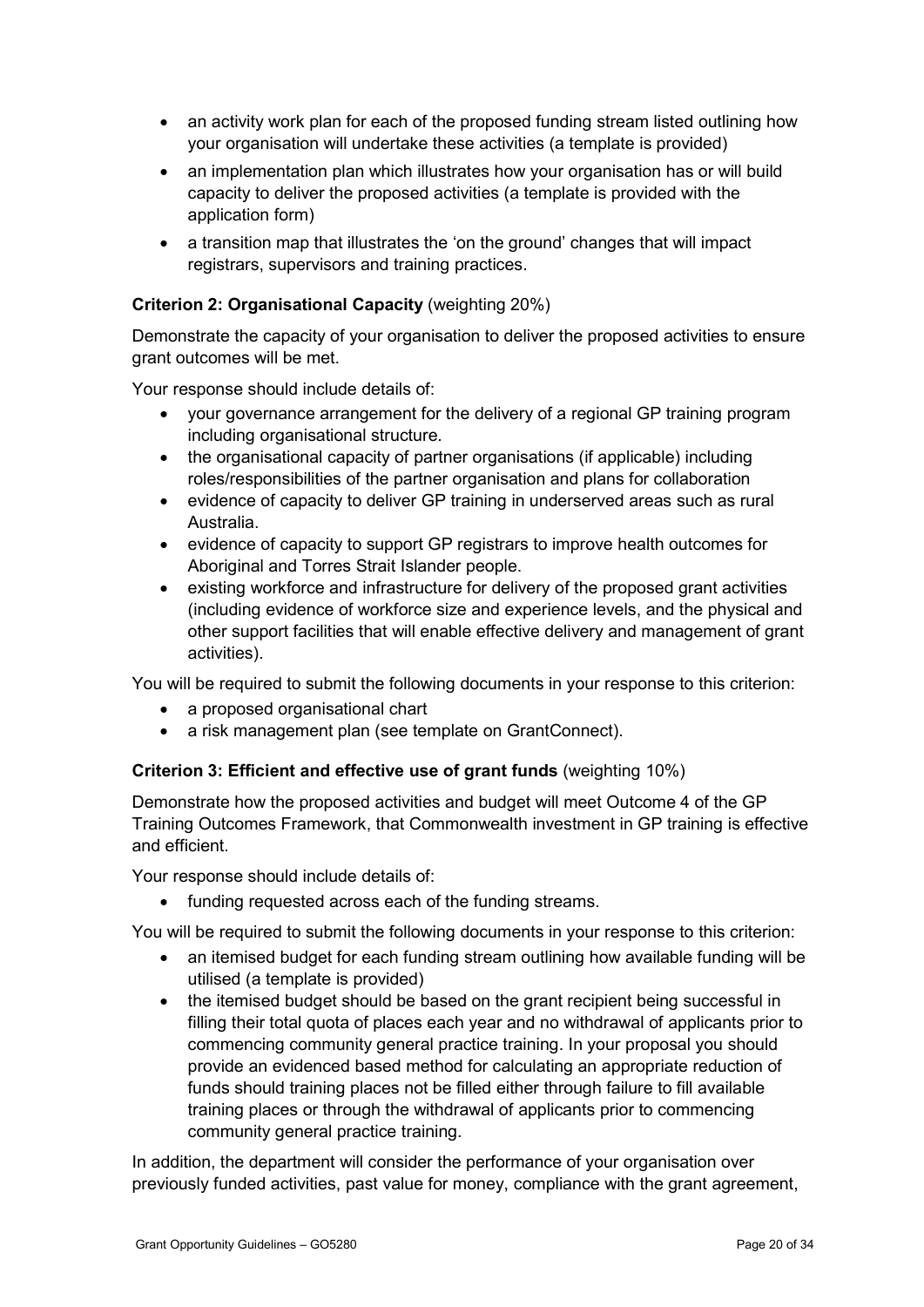progress towards meeting grant activity milestone, including a history of unspent funds or lack of delivery, complaints, quality and any other performance concerns.

## 7. How to apply

Before applying, you must read and understand these guidelines and the Application Form.

These documents may be found at GrantConnect. Any alterations and addenda<sup>2</sup> will be published on GrantConnect and by registering on this website, you will be automatically notified of any changes. GrantConnect is the authoritative source for grants information.

To apply you must:

- Complete the Application Form
- provide all the information requested
- address all eligibility criteria and assessment criteria
- include all necessary attachments
- **submit your application to grant.atm@health.gov.au with the email subject line** "GO5280 Application" followed by your organisation name.
- Submissions must be made by the closing date and time, as specified on the front cover of these guidelines.

You are responsible for ensuring that your application is complete and accurate. Giving false or misleading information is a serious offence under the *Criminal Code 1995* and we will investigate any false or misleading information and may exclude your application from further consideration.

If you find an error in your application after submitting it, you should contact us immediately on grant.atm@health.gov.au or call (02) 6289 5600. We do not have to accept any additional information, nor requests from you to correct your application after the closing time.

You cannot change your application after the closing date and time.

If we find an error or information that is missing, we may ask for clarification or additional information from you that will not change the nature of your application. However, we can refuse to accept any additional information from you that would change your submission after the application closing time.

You should keep a copy of your application and any supporting documents. We will acknowledge that we have received your application within two working days. [If applicable] If you need further guidance around the application process or if you are unable to submit an application via email, please contact us at grant.atm@health.gov.au or by calling (02) 6289 5600.

### 7.1 Attachments to the application

The following documents are required with your application:

-

<sup>&</sup>lt;sup>2</sup> Alterations and addenda include but are not limited to: corrections to currently published documents, changes to close times for applications, Questions and Answers (Q&A) documents and Frequently Asked Questions (FAQ) documents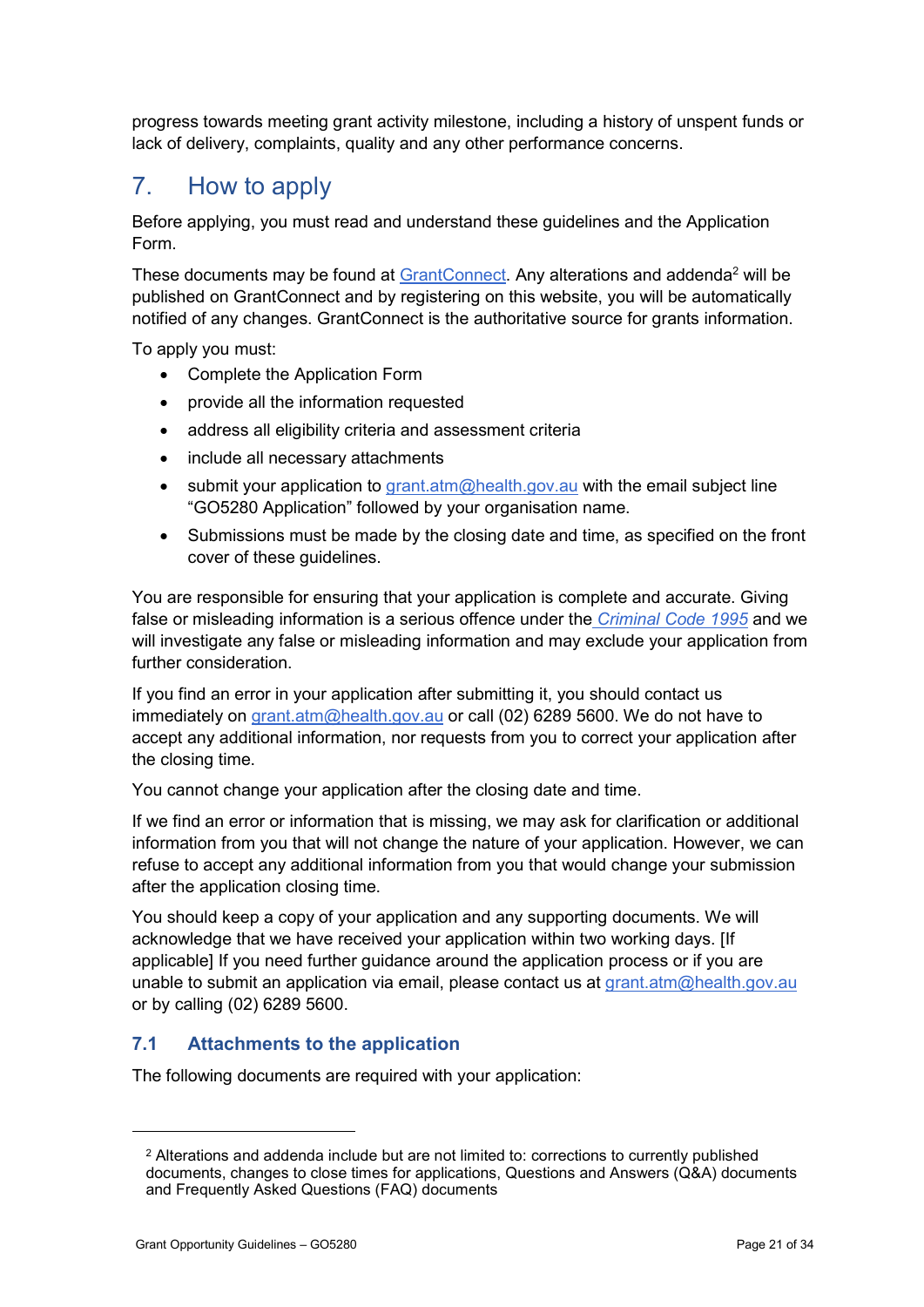- an activity work plan for each the activities listed outlining how your organisation plans to implement the activity (a template is provided).
- a proposed organisational chart.
- an implementation plan which illustrates how your organisation has or will build capacity to deliver the proposed activities (a template is provided with the application form)
- a transition map that illustrates the 'on the ground' changes that will impact registrars, supervisors and training practices.
- an itemised budget for each funding stream outlining how available will be utilised (a template is provided).
- a risk management plan (a template is provided) If you do not attach the requested documents, your application will not progress further in the process.

### 7.2 Timing of grant opportunity processes

You must submit an application between the published opening and closing dates. It will be at the Decision Maker's discretion if any late applications are accepted.

If you are successful, we expect you will be able to commence your grant activity on 1 April 2022.

### Table 4: Expected timing for this grant opportunity

| Activity                                   | <b>Expected Timeframe</b> |
|--------------------------------------------|---------------------------|
| Open on GrantConnect                       | 4 weeks                   |
| Assessment of applications                 | 4 weeks                   |
| Approval of outcomes of selection process  | 2 weeks                   |
| Negotiations and award of grant agreements | 6 weeks                   |
| Earliest start date of grant activity      | 01/04/2022                |
| End date of grant activity or agreement    | 31/12/2025                |

### 7.3 Questions during the application process

If you have questions relating to clarification of information of the available grant, technical issues or process during the application period, please contact grant.atm@health.gov.au. The department will respond to emailed questions within three working days.

The department cannot assist you to address assessment criteria/determine eligibility or complete your application.

## 8. The grant selection process

### 8.1 Assessment of grant applications

We first review your application against the eligibility criteria in Section 4.

Only eligible applications and applications that meet the specified requirements will move to the next stage. We consider eligible applications through a closed competitive grant process.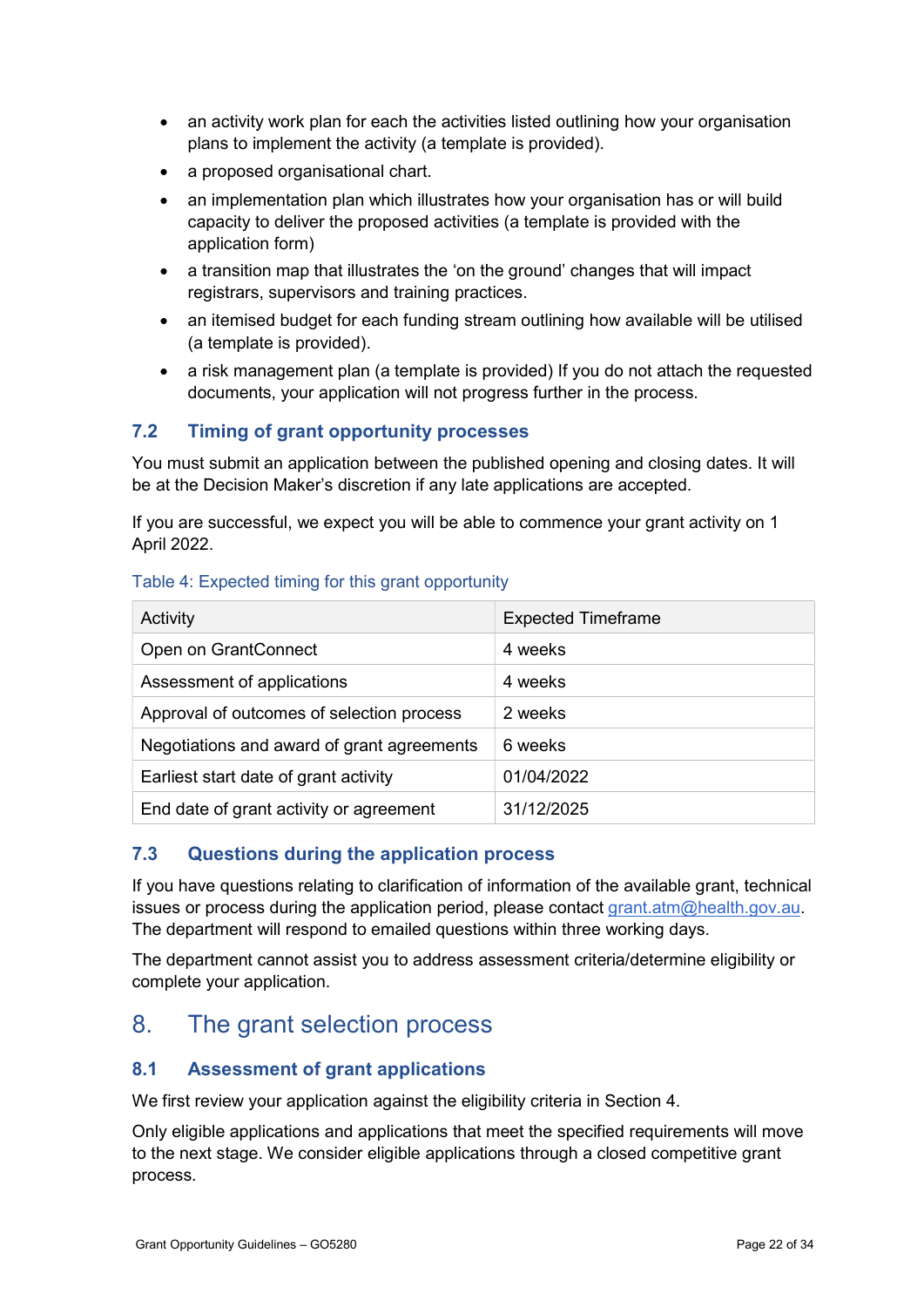We will assess your application against the assessment criteria (see Section 6). We consider your application on its merits, based on:

- how well it meets the criteria
- whether it provides value with relevant money.

We will rate your application using the Descriptive Classification Rating Scale below.

### Table 5: Descriptive Classification Rating Scale

| Rating (for individual criterion)                                                                                                                                                                               | Rank         |
|-----------------------------------------------------------------------------------------------------------------------------------------------------------------------------------------------------------------|--------------|
| High/good quality – response against this criterion meets all/most sub-<br>criteria to a higher than average/average standard. Evidence is<br>available and provides support for claims against this criterion. | Suitable     |
| Poor quality – poor claims against this criterion, meets some or none of<br>the sub-criteria. Evidence is unavailable, not relevant or lacking in<br>detail.                                                    | Not Suitable |

When assessing the extent to which the application represents value with relevant money, we will have regard to:

- the relative value of the grant sought
- extent to which the geographic location of the application matches identified priorities
- the extent to which the evidence in the application demonstrates that it will contribute to meeting the outcomes/objectives; and
- how the grant activities will deliver the outcomes for the target individuals.

### 8.2 Who will assess applications?

The assessment committee will seek the advice on your proposals from:

- An independent consultant to ensure your proposed arrangements are in line with set standards and expectations for governance frameworks, financial management processes and resource management and to assess if there are any perceived conflicts or issues.
- A professional medical panel comprised of Departmental and independent medical advisors, to ensure the proposed training model provides optimal GP training and education from a clinical perspective.

Any expert/advisor, who is not a Commonwealth Official, will be required to perform their duties in accordance with the CGRGs.

The assessment committee may seek additional information about your organisation or your application. If the selection process identifies unintentional errors in your application, you may be contacted to correct or explain the information.

They may involve information held within the Commonwealth, even if the sources are not nominated by you as referees. The assessment committee may also consider information about you or your application that is available through the normal course of business.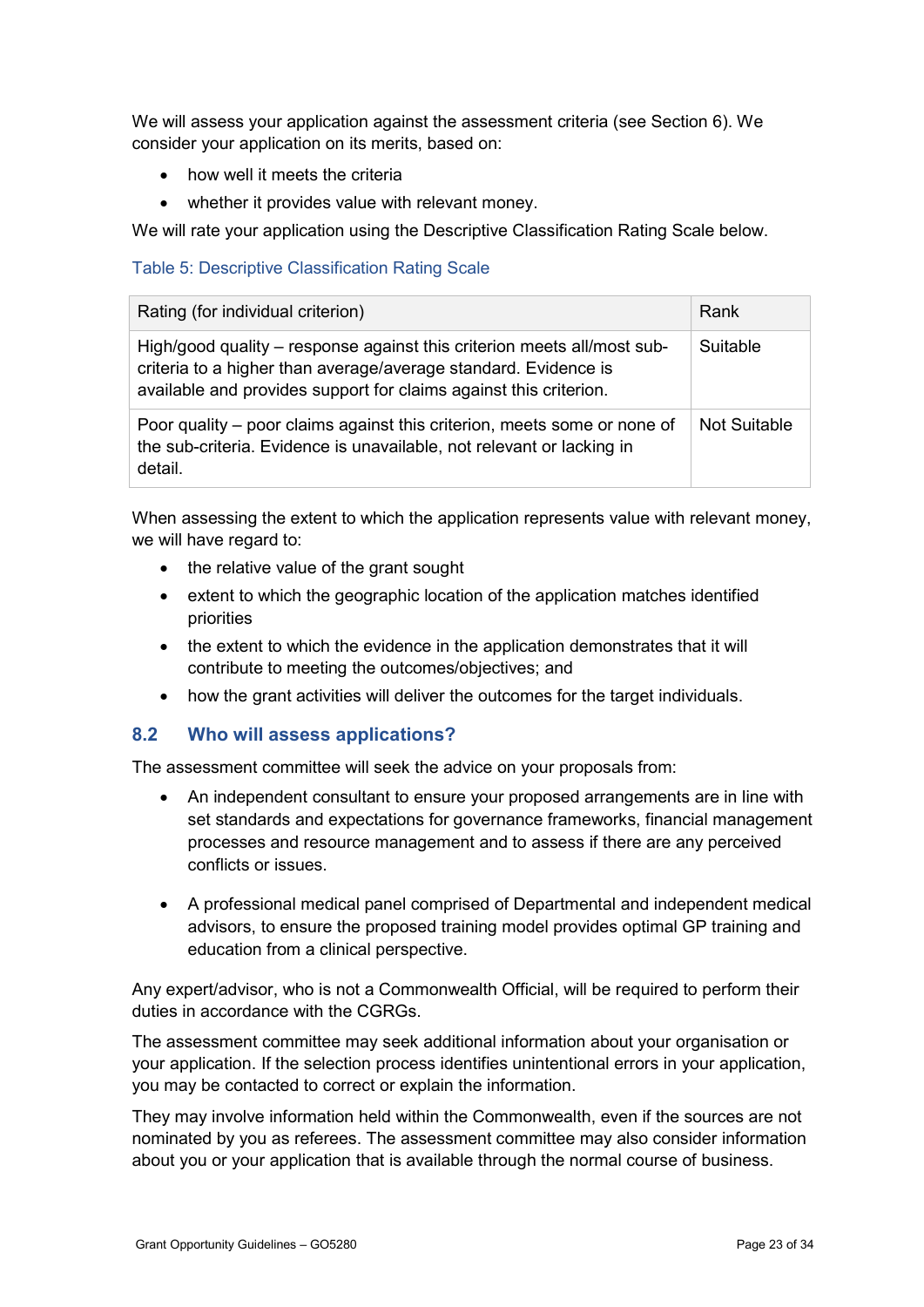The assessment committee recommends to the Decision Maker which applications to approve for a grant.

## 8.3 Who will approve grants?

For the purposes of this grant opportunity, the Decision Maker is the Deputy Secretary of the Health Resourcing Group, Department of Health. The Decision Maker will decide which grant(s) to approve taking into account the recommendations of the assessment committee and the availability of grant funds for the purposes of the grant opportunity.

The Decision Maker's decision is final in all matters, including:

- the approval of the grant
- the grant funding amount to be awarded
- the terms and conditions of the grant.

There is no appeal mechanism for decisions to approve or not approve a grant.

## 9. Notification of application outcomes

We will advise you of the outcome of your application in writing. If you are successful, we will advise you of any specific conditions attached to the grant.

The department will then commence negotiations with you to finalise the grant agreement.

## 10. Successful grant applications

### 10.1 The grant agreement

You must enter into a legally binding grant agreement with the Commonwealth. We use the standard agreement grant agreement in this program, and may have some additional clauses for this grant opportunity.

Each agreement has general terms and conditions that cannot be changed. Sample grant agreements are available on the Department of Finance's website.

We must execute a grant agreement with you before we can make any payments. We are not responsible for any of your expenditure until a grant agreement is executed. If you choose to start your grant activities before you have an executed grant agreement, you do so at your own risk.

Your grant agreement may have specific conditions determined by the assessment process or other considerations made by the Decision Maker. We will identify these in the agreement.

The Commonwealth may recover grant funds if there is a breach of the grant agreement.

### Standard Grant Agreement

We will use a standard grant agreement.

You will have 20 days from the date of a written offer to execute this grant agreement with the Commonwealth ('execute' means both you and the Commonwealth have signed the agreement). During this time, we will work with you to finalise details.

The offer may lapse if both parties do not sign the grant agreement within this time. Under certain circumstances, we may extend this period. We base the approval of your grant on the information you provide in your application.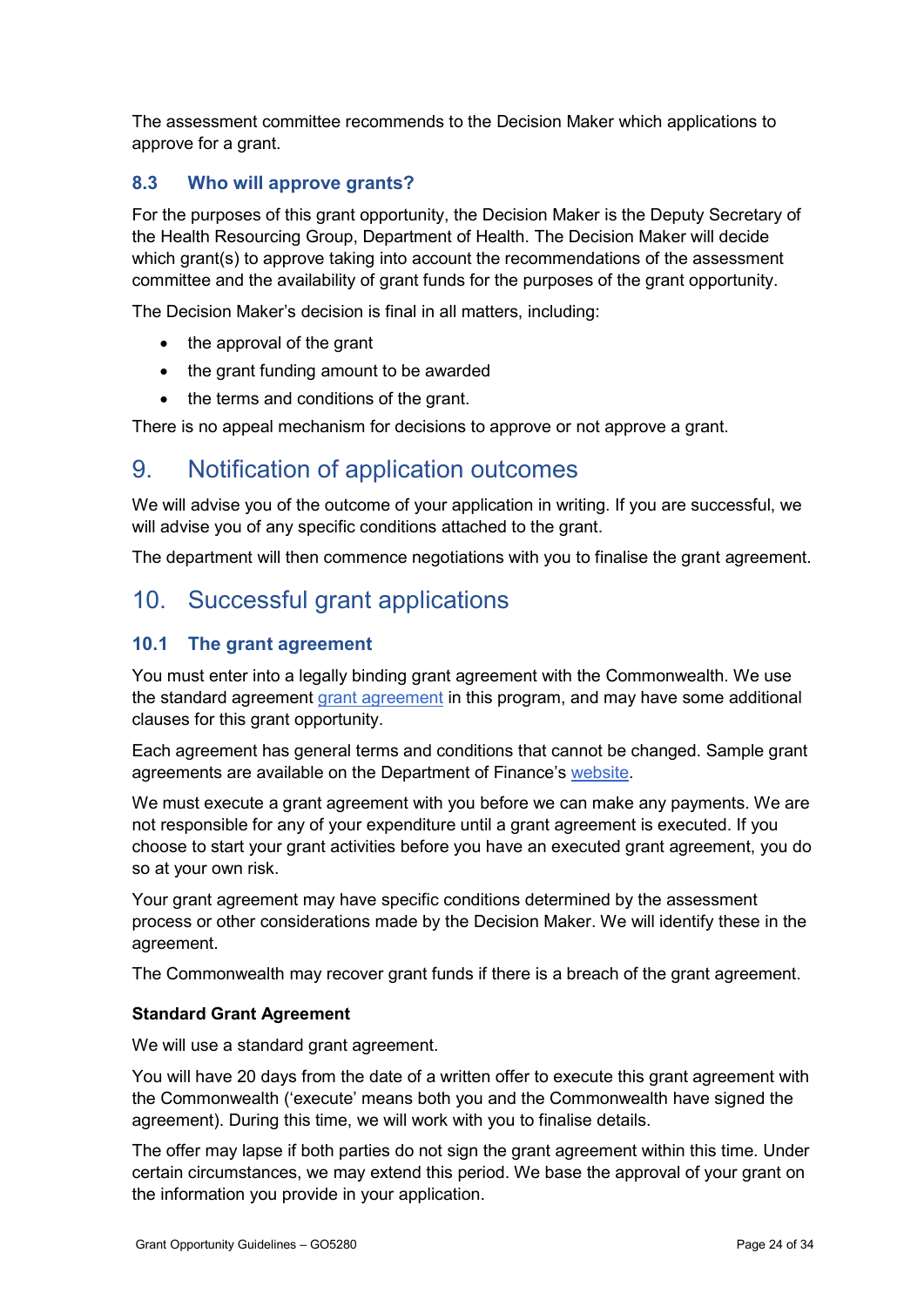You may request changes to the grant agreement. However, we will review any required changes to these details to ensure they do not impact the grant as approved by the Decision Maker.

## 10.2 Specific legislation, policies and industry standards

The grant recipient must comply with all relevant Commonwealth, State and Territory legislation. They must ensure that all medical practitioners practising medicine under the AGPT comply with all guidelines, conditions and laws required by the Australian Health Practitioner Regulation Agency. All other relevant legislation compliance requirements are included in the Grant Agreements.

### 10.3 The Multicultural Access and Equity Policy

The Multicultural Access and Equity Policy obliges Australian Government agencies to ensure that cultural and linguistic diversity is not a barrier for people engaging with government and accessing services to which they are entitled. For example, providing access to language services where appropriate. To find out more about the Multicultural Access and Equity Policy, visit the Department of Home Affairs website.

### 10.4 How we pay the grant

The grant will be paid according to the grant agreement, which will state the:

- **F** minimum and maximum grant amount to be paid; and
- any financial contribution provided by a third party.

Grant payments will be in accordance to an agreed schedule set out in the grant agreement.

We will not exceed the maximum grant amount under any circumstances. If you incur extra costs, you must meet them yourself. Payments are subject to satisfactory progress on the grant activity.

### Grants Payments and GST

If you are registered for the Goods and Services Tax (GST), where applicable, we will add GST to your grant payment and issue you with a Recipient Created Tax Invoice.

Grants are assessable income for taxation purposes, unless exempted by a taxation law. We recommend you seek independent professional advice on your taxation obligations or seek assistance from the Australian Taxation Office. We do not provide advice on your particular taxation circumstances.

## 11. Announcement of grants

If successful, your grant will be listed on the GrantConnect website 21 calendar days after the date of effect as required by Section 5.3 of the CGRGs.

## 12. How we monitor your grant activity

### 12.1 Keeping us informed

You should let us know of anything that is likely to affect your grant activity or organisation.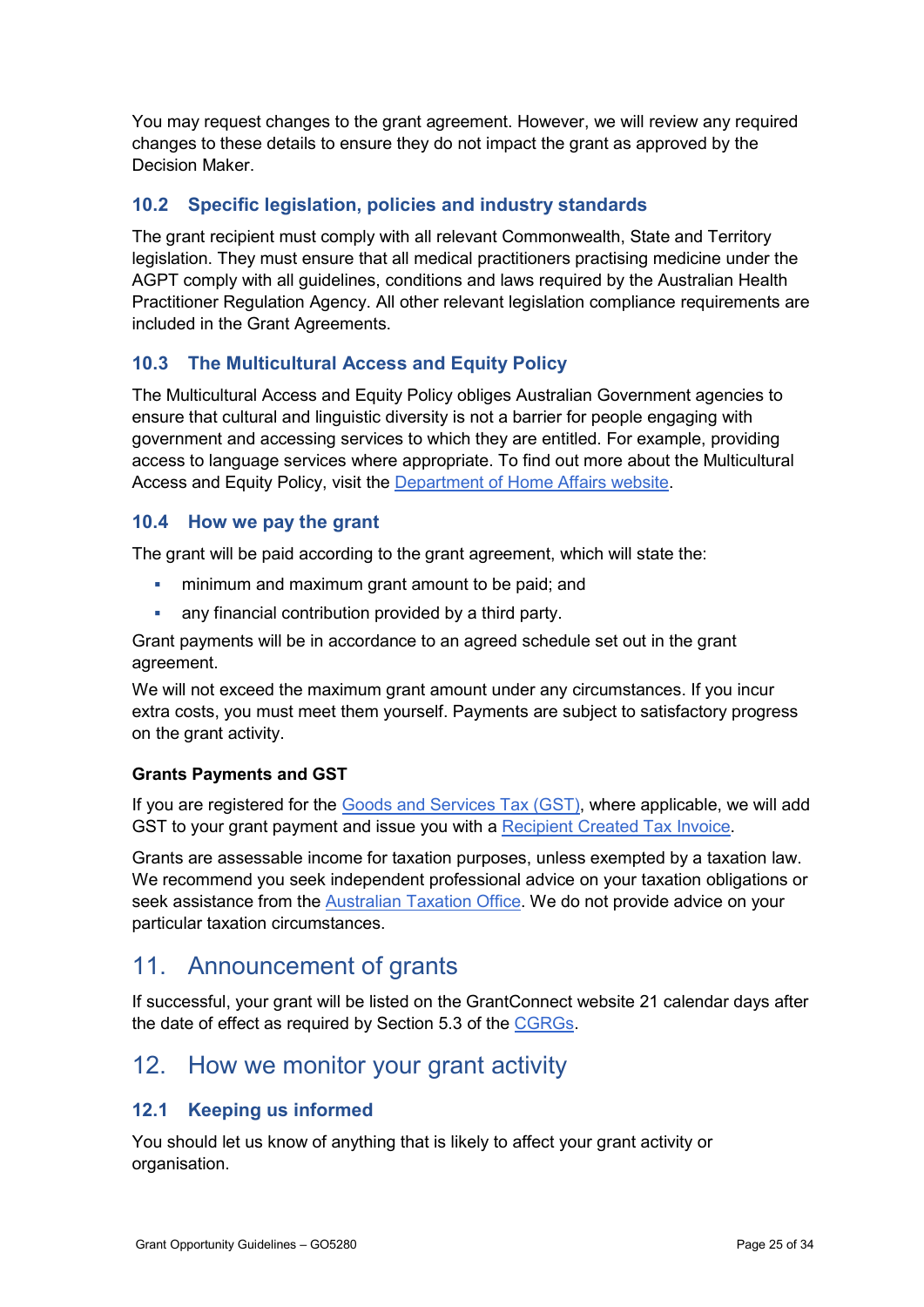We need to know of any key changes to your organisation or its business activities, particularly if they affect your ability to complete your grant, carry on business and pay debts due.

You must also inform us of any changes to your:

- name
- addresses
- nominated contact details and
- bank account details.

If you become aware of a breach of terms and conditions under the grant agreement, you must contact us immediately.

You must notify us of events relating to your grant and provide an opportunity for the Minister or their representative to attend.

### 12.2 Reporting

You must submit reports in line with the grant agreement. We will provide sample templates for these reports as appendices in the grant agreement. We will expect you to report on:

- progress against agreed grant activity milestones and outcomes
- expenditure of the grant and
- training activity of participants on GP training programs.

The amount of detail you provide in your reports should be relative to the size, complexity and grant amount.

We will monitor progress by assessing the reports you submit and may request records to confirm details if necessary. Occasionally we may need to re-examine claims, seek further information or request an independent audit of claims and payments.

We will utilise data, both provided to the Department and at the Departments disposal, to assess performance of the grantee. The Department will undertake a rolling assurance project including audits of reports.

Reporting will include a range of reports as outlined below.

### Forward planning reports

Yearly planning reports must be submitted by the relevant report due date (you can submit reports ahead of time if you have completed relevant activities) and include:

- Activity Work Plan (outline the planned actions, objectives and milestones for the Activity listed for the upcoming year)
- Forward budget
- Yearly selection outcomes which will allows us to assess the level of training funds required and
- Any additional reporting requirements as outlined and agreed in the executed grant agreement.

### Progress reports

Bi-annual progress reports must: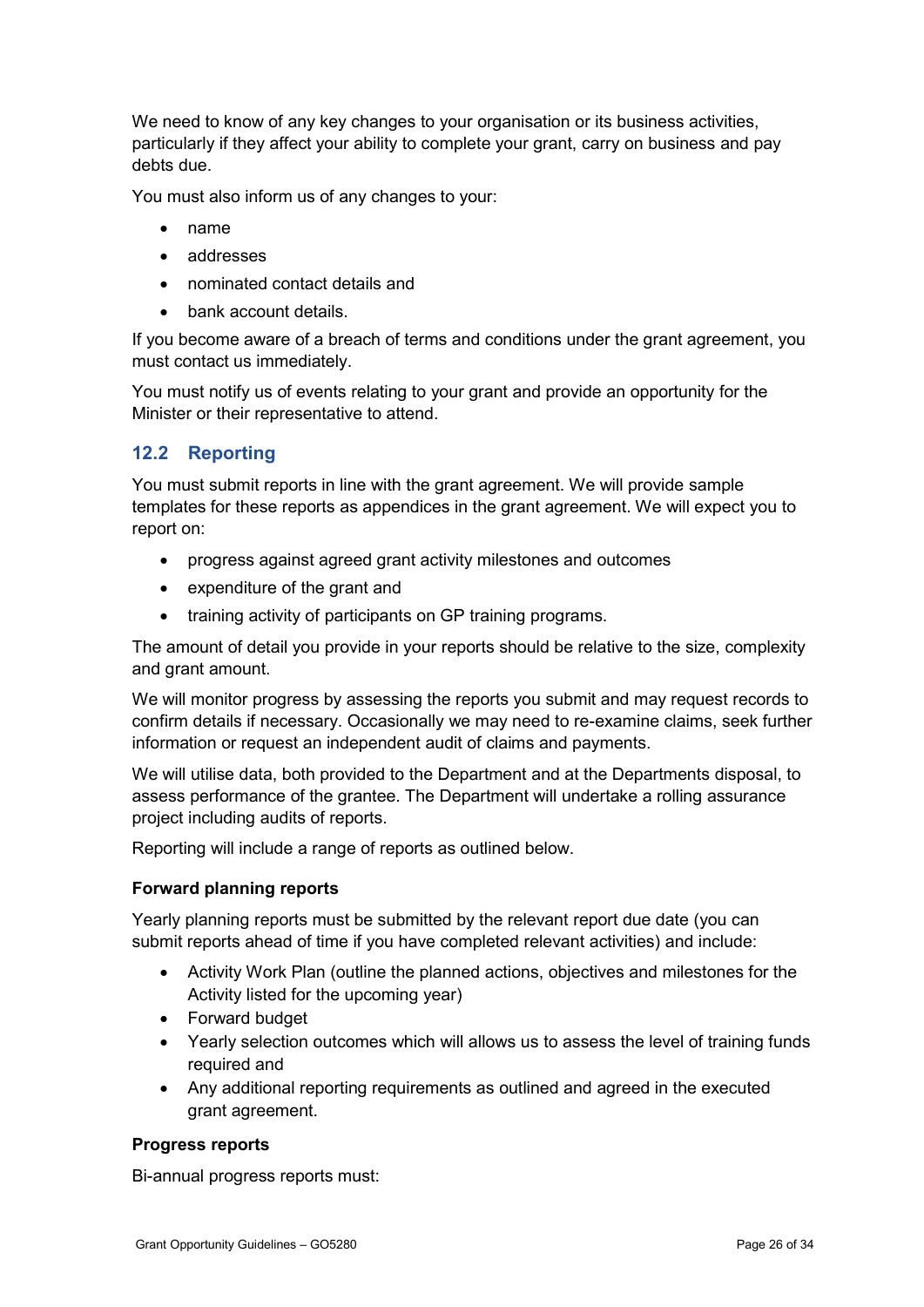- include evidence of your progress towards completion of agreed activities and outcomes
- show the total eligible expenditure incurred to date
- include evidence of expenditure
- be submitted by the report due date (you can submit reports ahead of time if you have completed relevant activities).

We will only make grant payments when we receive satisfactory progress reports.

You must discuss any reporting delays with us as soon as you become aware of them.

### Annual Performance reports

Yearly progress reports must be submitted by the report due date (you can submit reports ahead of time if you have completed relevant activities) and include:

- demonstrative evidence of your completion of agreed activities in line with the agreed Performance Indicators
- annual expenditure against the agree budget
- updated Activity Work Plan
- any additional reporting requirements and data as outlined and agreed in the executed grant agreement.

### Data Reports

- You will be required to provide bi-annual training data as per an agreed minimum data set through the Department data portal. This data along with performance reports will assist the ongoing evaluation of the grant.
- You must discuss any reporting delays with us as soon as you become aware of them.

### Ad-hoc reports

We may ask you for ad-hoc reports (including data reports) on your grant. This may be to provide an update on progress, or on any significant delays or difficulties in completing the grant activity.

### Final report

When you complete the grant activity, you must submit a final report.

Final reports must:

- identify if and how outcomes have been achieved
- include the agreed evidence as specified in the grant agreement
- identify the total eligible expenditure incurred and
- be submitted within 60 days of completion of the grant period in the format provided in the grant agreement.

## 12.3 Audited financial acquittal report

We will require you to provide an independently audited financial acquittal report each year. A financial acquittal report will verify that you spent the grant in accordance with the grant agreement.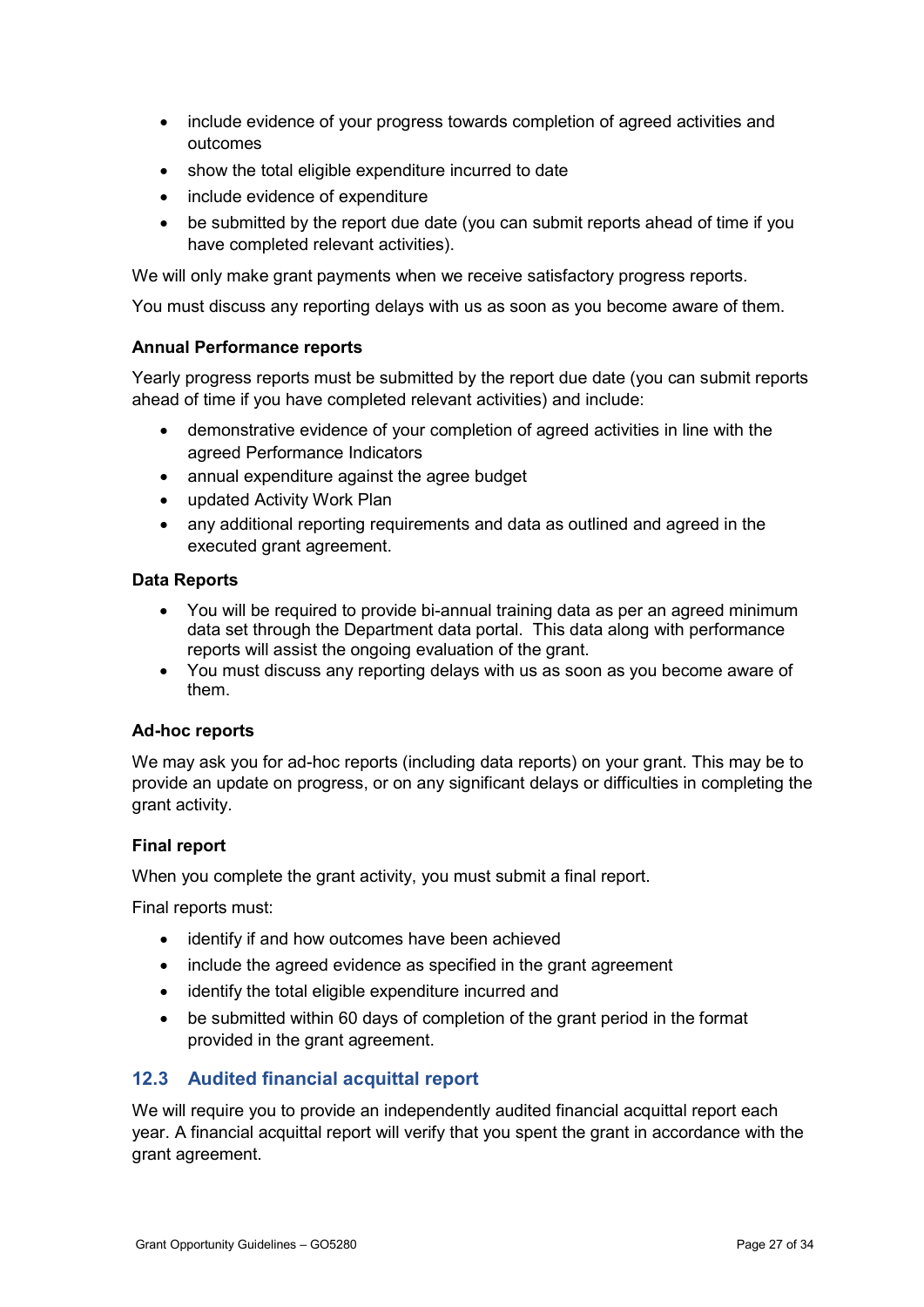### 12.4 Grant agreement variations

We recognise that unexpected events may affect your progress. In these circumstances, you can request a variation to your grant agreement. You can request a variation to your grant agreement, including:

- changing milestones
- extending the timeframe for completing the grant
- changing key performance indicators
- changing grant activities and
- reducing grant funds.

Proposed changes to the grant agreement must be provided in writing before the grant agreement end date. You can request a variation by contacting your Grant Agreement Manager for further information.

You should not assume that a variation request will be successful. We will consider your request based on provisions in the grant agreement and the likely impact on achieving outcomes.

### 12.5 Compliance visits

We may visit you during or at the completion of your grant activity to review your compliance with the grant agreement. We will provide you with reasonable notice of any compliance visit.

### 12.6 Record keeping

We may also inspect the records you are required to keep under the grant agreement.

### 12.7 Evaluation

We will undertake an evaluation of this grant to measure how well outcomes are being achieved. We will utilise data and reporting to monitor your performance and we will engage you in regular discussions about your performance including any difficulty in meeting the agreed activities as per the grant agreement.

Additionally, we will evaluate the grant opportunity to measure how well the outcomes and objectives have been achieved. We may use information from your organisation and reports for this purpose. We may also interview you or ask you for more information to assist with evaluating how effective the program was in achieving its outcomes.

We may contact you after you finish your grant for more information to assist with this evaluation.

### 12.8 Acknowledgement

The Australian Government logo should be used on all materials related to activity under this grant. Whenever the logo is used, the publication must also acknowledge the Commonwealth as follows:

'This General Practice Training initiative is funded by the Australian Government.'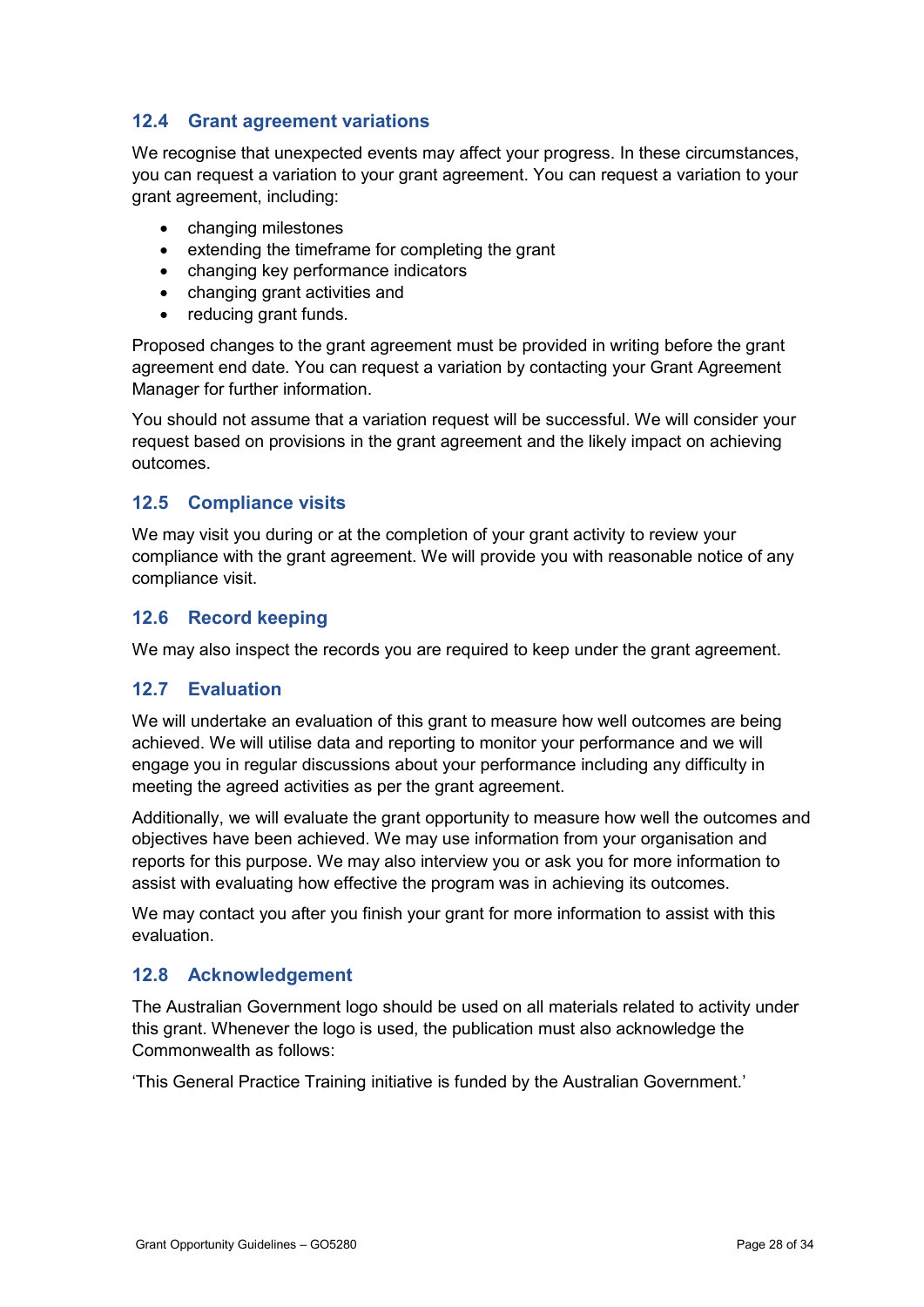## 13. Probity

The Australian Government will make sure that the grant opportunity process is fair, according to the published guidelines, incorporates appropriate safeguards against fraud, unlawful activities and other inappropriate conduct and is consistent with the CGRGs.

These guidelines may be changed from time-to-time by the department. When this happens, the revised guidelines will be published on GrantConnect.

## 13.1 Enquiries and feedback

The department's Complaint Handling Process applies to complaints about this grant opportunity. All complaints about a grant process must be provided in writing.

Any questions you have about decisions for this grant opportunity should be sent to grant.atm@health.gov.au.

If you do not agree with the way the department has handled your complaint, you may complain to the Commonwealth Ombudsman. The Ombudsman will not usually look into a complaint unless the matter has first been raised directly with the relevant Commonwealth entity.

The Commonwealth Ombudsman can be contacted on:

 Phone (Toll free): 1300 362 072 Email: ombudsman@ombudsman.gov.au Website: Commonwealth Ombudsman

## 13.2 Conflicts of interest

Any conflicts of interest could affect the performance of the grant opportunity or program. There may be a conflict of interest, or perceived conflict of interest, if the department's staff, any member of a committee or advisor and/or you or any of your personnel:

- 1. has a professional, commercial or personal relationship with a party who is able to influence the application selection process, such as an Australian Government officer.
- 2. has a relationship with or interest in, an organisation, which is likely to interfere with or restrict the applicants from carrying out the proposed activities fairly and independently; or
- 3. has a relationship with, or interest in, an organisation from which they will receive personal gain because the organisation receives a grant under the grant program/ grant opportunity.

You will be asked to declare, as part of your application, any perceived or existing conflicts of interests or that, to the best of your knowledge, there is no conflict of interest.

If you later identify an actual, apparent, or perceived conflict of interest, you must inform the department in writing immediately.

Conflicts of interest for Australian Government staff will be handled as set out in the Australian Public Service Code of Conduct (Section 13(7)) of the Public Service Act 1999. Committee members and other officials including the Decision Maker must also declare any conflicts of interest.

We publish our conflict of interest policy on the Australian Public Service Commission's website.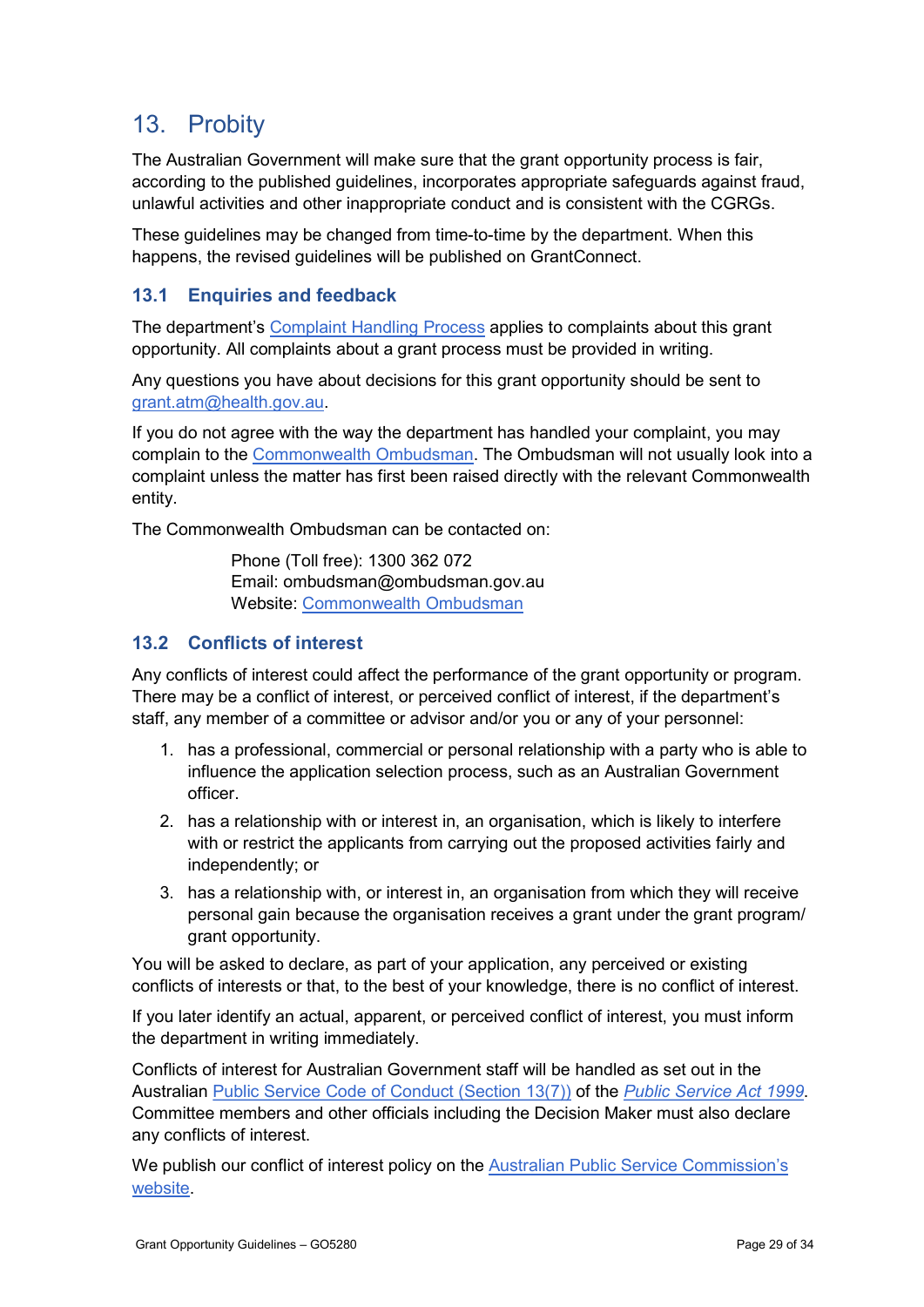### 13.3 Privacy

We treat your personal information according to the *Privacy Act 1988* and the Australian Privacy Principles. This includes letting you know:

- 1. what personal information we collect
- 2. why we collect your personal information and
- 3. who we give your personal information to.

Your personal information can only be disclosed to someone else for the primary purpose for which it was collected, unless an exemption applies.

The Australian Government may also use and disclose information about grant applicants and grant recipients under this grant opportunity in any other Australian Government business or function. This includes disclosing grant information on GrantConnect as required for reporting purposes and giving information to the Australian Taxation Office for compliance purposes.

We may share the information you give us with other Commonwealth entities for purposes including government administration, research or service delivery, according to Australian laws.

As part of your application, you declare your ability to comply with the *Privacy Act 1988* and the Australian Privacy Principles and impose the same privacy obligations on officers, employees, agents and subcontractors that you engage to assist with the activity, in respect of personal information you collect, use, store, or disclose in connection with the activity. Accordingly, you must not do anything, which if done by the department would breach an Australian Privacy Principle as defined in the Act.

## 13.4 Confidential Information

Other than information available in the public domain, you agree not to disclose to any person, other than us, any confidential information relating to the grant application and/or agreement, without our prior written approval. The obligation will not be breached where you are required by law, Parliament or a stock exchange to disclose the relevant information or where the relevant information is publicly available (other than through breach of a confidentiality or non-disclosure obligation).

We may at any time, require you to arrange for you; or your employees, agents or subcontractors to give a written undertaking relating to nondisclosure of our confidential information in a form we consider acceptable.

We will keep any information in connection with the grant agreement confidential to the extent that it meets all of the three conditions below:

- 1. you clearly identify the information as confidential and explain why we should treat it as confidential
- 2. the information is commercially sensitive and
- 3. revealing the information would cause unreasonable harm to you or someone else.

We will not be in breach of any confidentiality agreement if the information is disclosed to:

1. the committee and other Commonwealth employees and contractors to help us manage the program effectively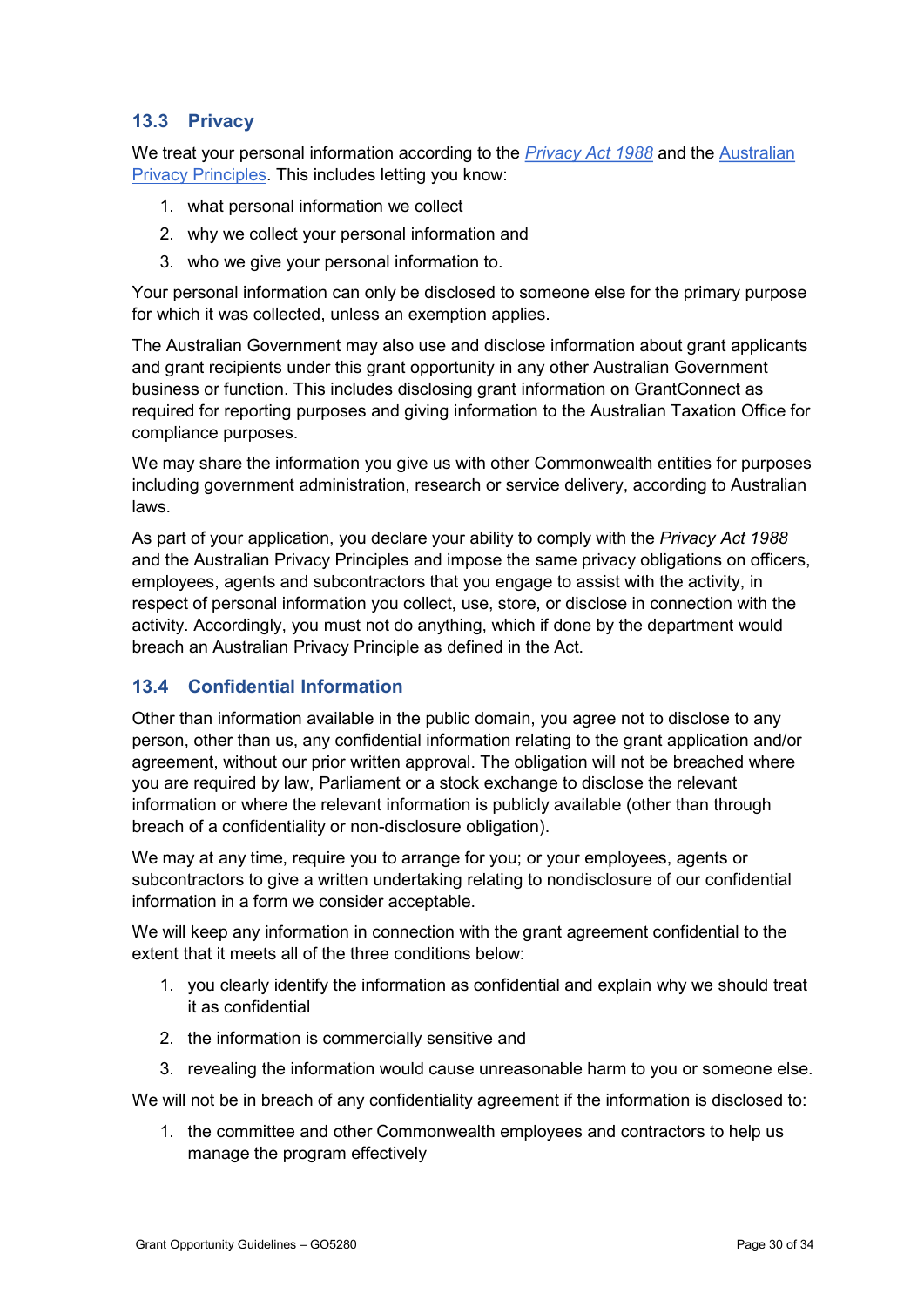- 2. employees and contractors of our department so we can research, assess, monitor and analyse our programs and activities
- 3. employees and contractors of other Commonwealth agencies for any purposes, including government administration, research or service delivery
- 4. other Commonwealth, State, Territory or local government agencies in program reports and consultations
- 5. the Auditor-General, Ombudsman or Privacy Commissioner
- 6. the responsible Minister or Parliamentary Secretary; and
- 7. a House or a Committee of the Australian Parliament.

The grant agreement may also include any specific requirements about special categories of information collected, created or held under the grant agreement.

### 13.5 Freedom of information

All documents in the possession of the Australian Government, including those about this grant opportunity, are subject to the Freedom of Information Act 1982 (FOI Act).

The purpose of the FOI Act is to give members of the public rights of access to information held by the Australian Government and its entities. Under the FOI Act, members of the public can seek access to documents held by the Australian Government. This right of access is limited only by the exceptions and exemptions necessary to protect essential public interests and private and business affairs of persons in respect of whom the information relates.

All Freedom of Information requests must be referred to the Freedom of Information Coordinator in writing.

| By mail:  | Freedom of Information Coordinator |
|-----------|------------------------------------|
|           | <b>FOI Unit</b>                    |
|           | Department of Health               |
|           | GPO Box 9848                       |
|           | CANBERRA ACT 2601                  |
| By email: | foi@health.gov.au                  |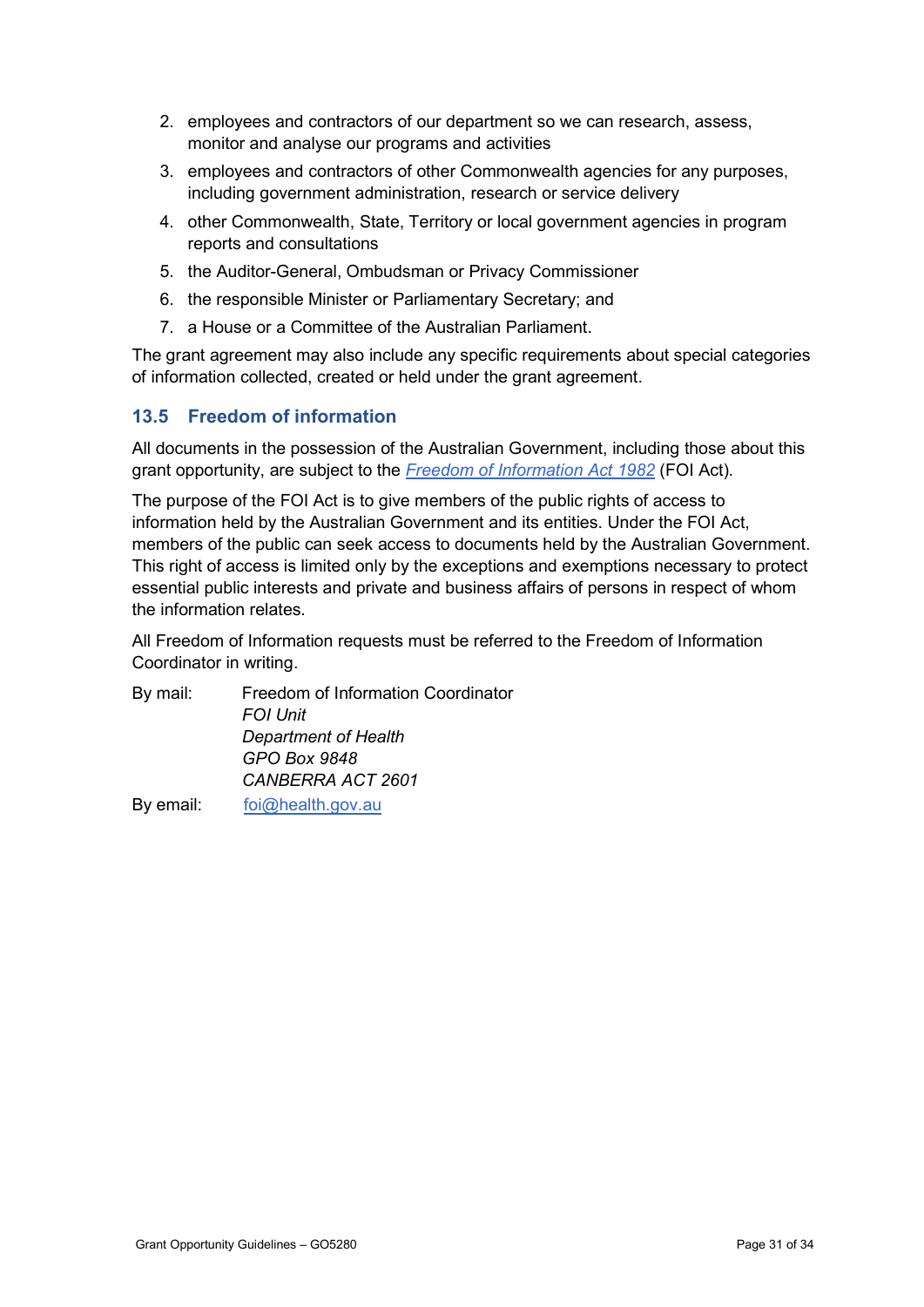# 14. Glossary

| <b>Term</b>                                   | <b>Definition</b>                                                                                                                                                                                                                                               |
|-----------------------------------------------|-----------------------------------------------------------------------------------------------------------------------------------------------------------------------------------------------------------------------------------------------------------------|
| accountable authority                         | see subsection 12(2) of the <b>Public Governance</b> ,<br><b>Performance and Accountability Act 2013</b>                                                                                                                                                        |
| administering entity                          | when an entity that is not responsible for the policy, is<br>responsible for the administration of part or all of the<br>grant administration processes                                                                                                         |
| assessment criteria                           | are the specified principles or standards, against<br>which applications will be judged. These criteria are<br>also used to assess the merits of proposals and, in the<br>case of a competitive grant opportunity, to determine<br>application rankings.        |
| commencement date                             | the expected start date for the grant activity                                                                                                                                                                                                                  |
| completion date                               | the expected date that the grant activity must be<br>completed and the grant spent by                                                                                                                                                                           |
| co-sponsoring entity                          | when two or more entities are responsible for the<br>policy and the appropriation for outcomes associated<br>with it                                                                                                                                            |
| date of effect                                | can be the date on which a grant agreement is signed<br>or a specified starting date. Where there is no grant<br>agreement, entities must publish information on<br>individual grants as soon as practicable.                                                   |
| <b>Decision Maker</b>                         | the person who makes a decision to award a grant                                                                                                                                                                                                                |
| eligibility criteria                          | refer to the mandatory criteria which must be met to<br>qualify for a grant. Assessment criteria may apply in<br>addition to eligibility criteria.                                                                                                              |
| <b>College Readiness Assurance</b><br>Project | an assurance process currently been undertaken by<br>the Department to assess each college's governance,<br>financial systems and reporting systems to ensure that<br>the grant activity can be undertaken in a transparent,<br>efficient and effective manner. |
| Commonwealth entity                           | a Department of State, or a Parliamentary<br>Department, or a listed entity or a body corporate<br>established by a law of the Commonwealth. See<br>subsections 10(1) and (2) of the PGPA Act                                                                   |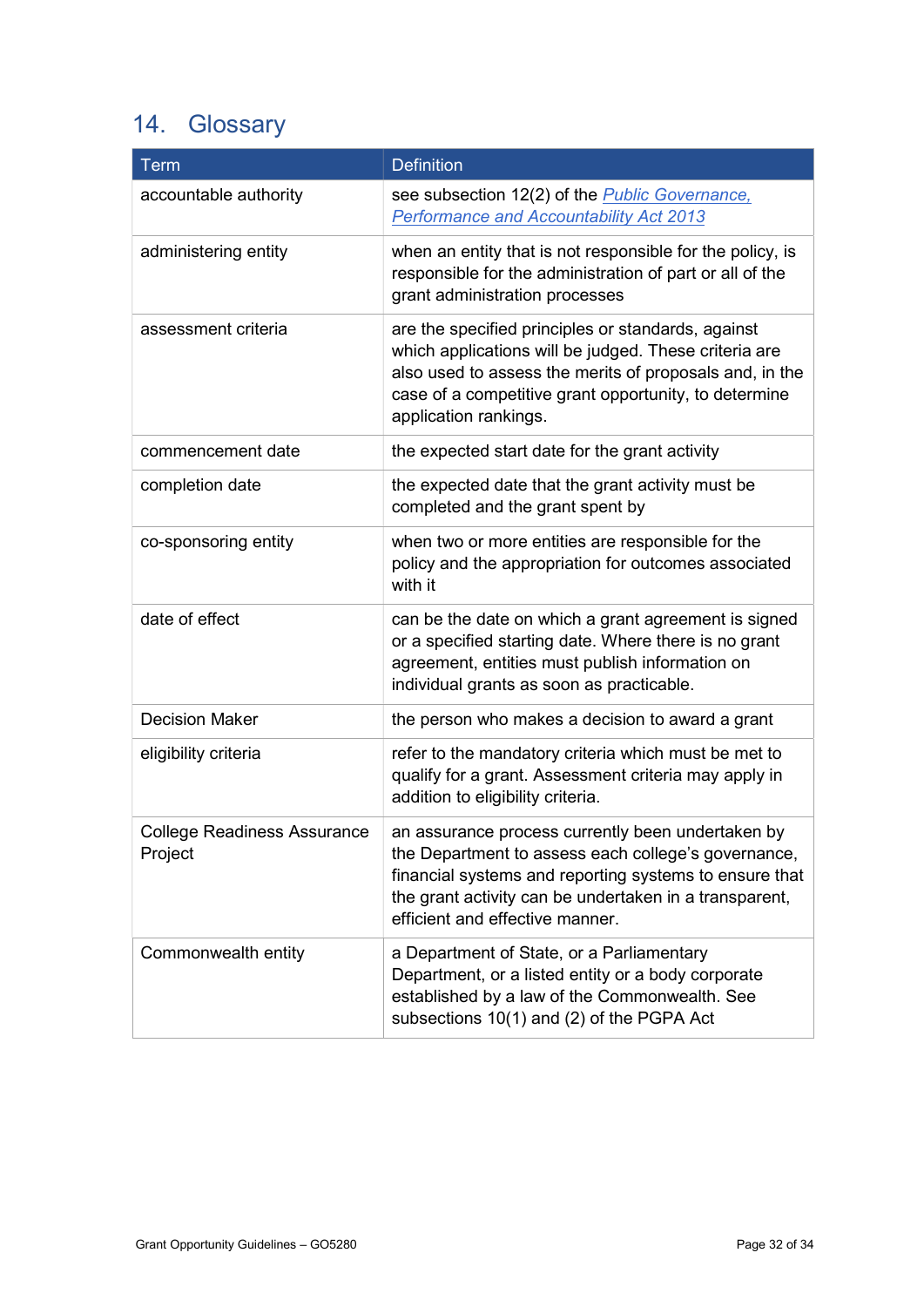| <b>Term</b>                                                | <b>Definition</b>                                                                                                                                                                                                                                                                                                                                                                            |
|------------------------------------------------------------|----------------------------------------------------------------------------------------------------------------------------------------------------------------------------------------------------------------------------------------------------------------------------------------------------------------------------------------------------------------------------------------------|
| <b>Commonwealth Grants Rules</b><br>and Guidelines (CGRGs) | establish the overarching Commonwealth grants<br>policy framework and articulate the expectations for all<br>non-corporate Commonwealth entities in relation to<br>grants administration. Under this overarching<br>framework, non-corporate Commonwealth entities<br>undertake grants administration based on the<br>mandatory requirements and key principles of grants<br>administration. |
| GP registrars                                              | A medical practitioner who is currently training towards<br>General Practice speciality recognition through<br>fellowship of either the Australian College of Rural and<br>Remote Medicine or the Royal Australian College of<br><b>General Practitioners.</b>                                                                                                                               |
| grant                                                      | for the purposes of the CGRGs, a 'grant' is an<br>arrangement for the provision of financial assistance<br>by the Commonwealth or on behalf of the<br>Commonwealth:                                                                                                                                                                                                                          |
|                                                            | under which relevant money <sup>3</sup> or other Consolidated<br>O<br>Revenue Fund (CRF) money <sup>4</sup> is to be paid to a<br>grantee other than the Commonwealth; and                                                                                                                                                                                                                   |
|                                                            | which is intended to help address one or more of<br>$\circ$<br>the Australian Government's policy outcomes while<br>assisting the grantee achieve its objectives.                                                                                                                                                                                                                            |
| grant activity/activities                                  | refers to the project/tasks/services that the grantee is<br>required to undertake                                                                                                                                                                                                                                                                                                            |
| grant agreement                                            | sets out the relationship between the parties to the<br>agreement, and specifies the details of the grant                                                                                                                                                                                                                                                                                    |
| <b>GrantConnect</b>                                        | is the Australian Government's whole-of-government<br>grants information system, which centralises the<br>publication and reporting of Commonwealth grants in<br>accordance with the CGRGs                                                                                                                                                                                                   |
| grant opportunity                                          | refers to the specific grant round or process where a<br>Commonwealth grant is made available to potential<br>grantees. Grant opportunities may be open or<br>targeted, and will reflect the relevant grant selection<br>process.                                                                                                                                                            |

-

<sup>3</sup> Relevant money is defined in the PGPA Act. See section 8, Dictionary.

<sup>4</sup> Other CRF money is defined in the PGPA Act. See section 105, Rules in relation to other CRF money.